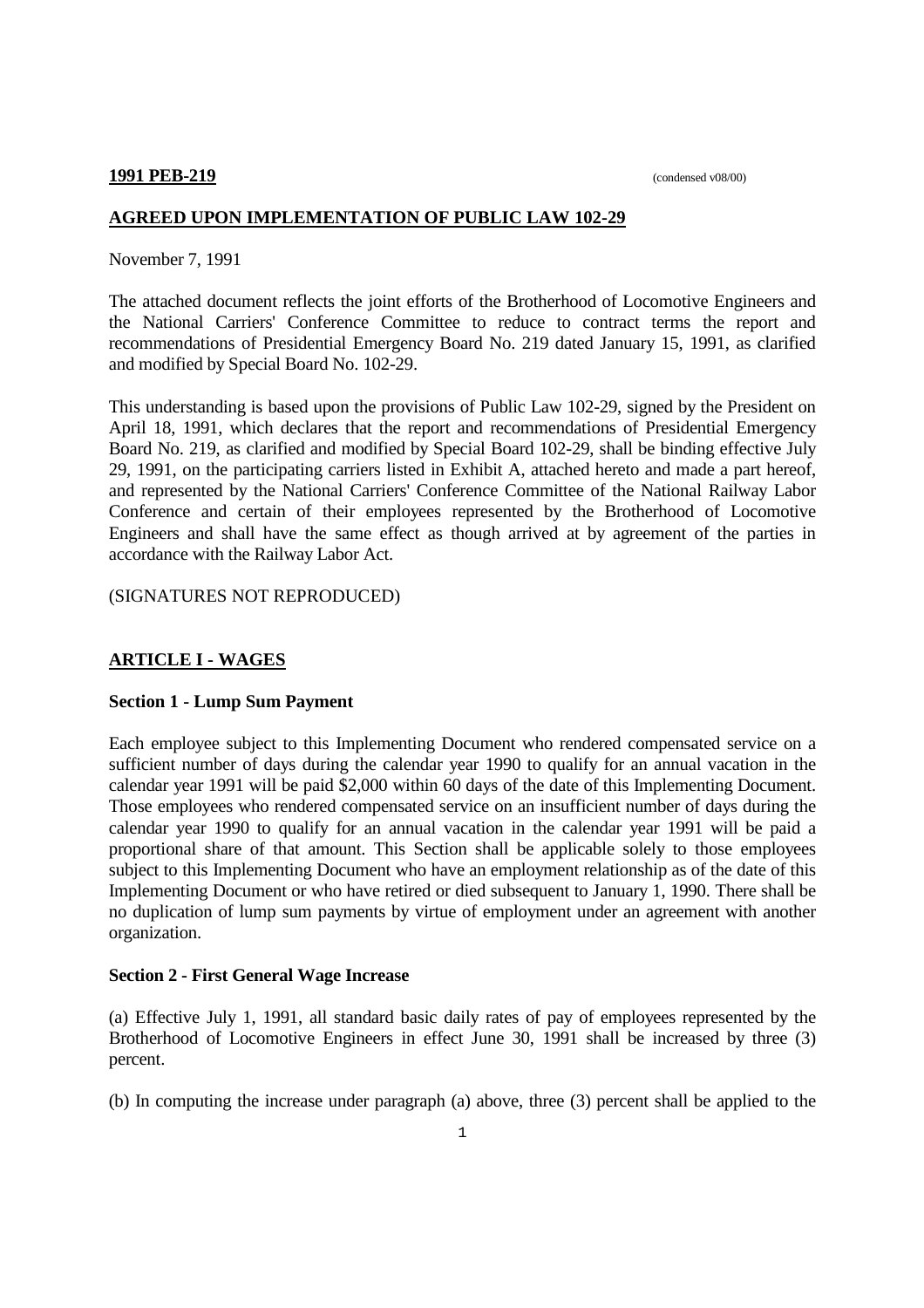standard basic daily rates of pay applicable in the following weight-on-drivers brackets, and the amounts so produced shall be added to each standard basic daily rate of pay:

| Passenger                                                                    | $600,000$ and less than $650,000$ pounds |  |  |
|------------------------------------------------------------------------------|------------------------------------------|--|--|
| Freight                                                                      | 950,000 and less than 1,000,000 pounds   |  |  |
|                                                                              | (through freight rates)                  |  |  |
| <b>Yard Engineers</b>                                                        | Less than 500,000 pounds                 |  |  |
| <b>Yard Firemen</b>                                                          | Less than 500,000 pounds                 |  |  |
| (separate computation covering five-day rates and other than five day rates) |                                          |  |  |

## **Section 3 - Second General Wage Increase**

Effective July 1, 1993, all standard basic daily rates of pay of employees represented by the Brotherhood of Locomotive Engineers in effect on June 30, 1993 shall be increased by three (3) percent, computed and applied in the same manner prescribed in Section 2 above.

## **Section 4 - Third General Wage Increase**

Effective July 1, 1994, all standard basic daily rates of pay of employees represented by the Brotherhood of Locomotive Engineers in effect on June 30, 1994 shall be increased by four (4) percent, computed and applied in the same manner prescribed in Section 2 above.

## **Section 5 - Standard Rates**

The standard basic daily rates of pay produced by application of the increases provided for in this Article are set forth in Appendix 1, which is a part of this Implementing Document.

## **Section 6 - Application of Wage Increases**

(a) Duplicate time payments, including arbitraries and special allowances that are expressed in time, miles or fixed amounts of money, and mileage rates of pay for miles run in excess of the number of miles comprising a basic day, will not be subject to the adjustments provided for in this Article.

(b) Miscellaneous rates based upon hourly or daily rates of pay, as provided in the schedules or wage agreements, shall be adjusted under this Implementing Document in the same manner as heretofore increased under previous wage agreements.

(c) In determining new hourly rates, fractions of a cent will be disposed of by applying the next higher quarter of a cent.

(d) Daily earnings minimum shall be changed by the amount of the respective daily adjustments.

(e) Existing money differentials above existing standard daily rates shall be maintained.

(f) In local freight service, the same differential in excess of through freight rates shall be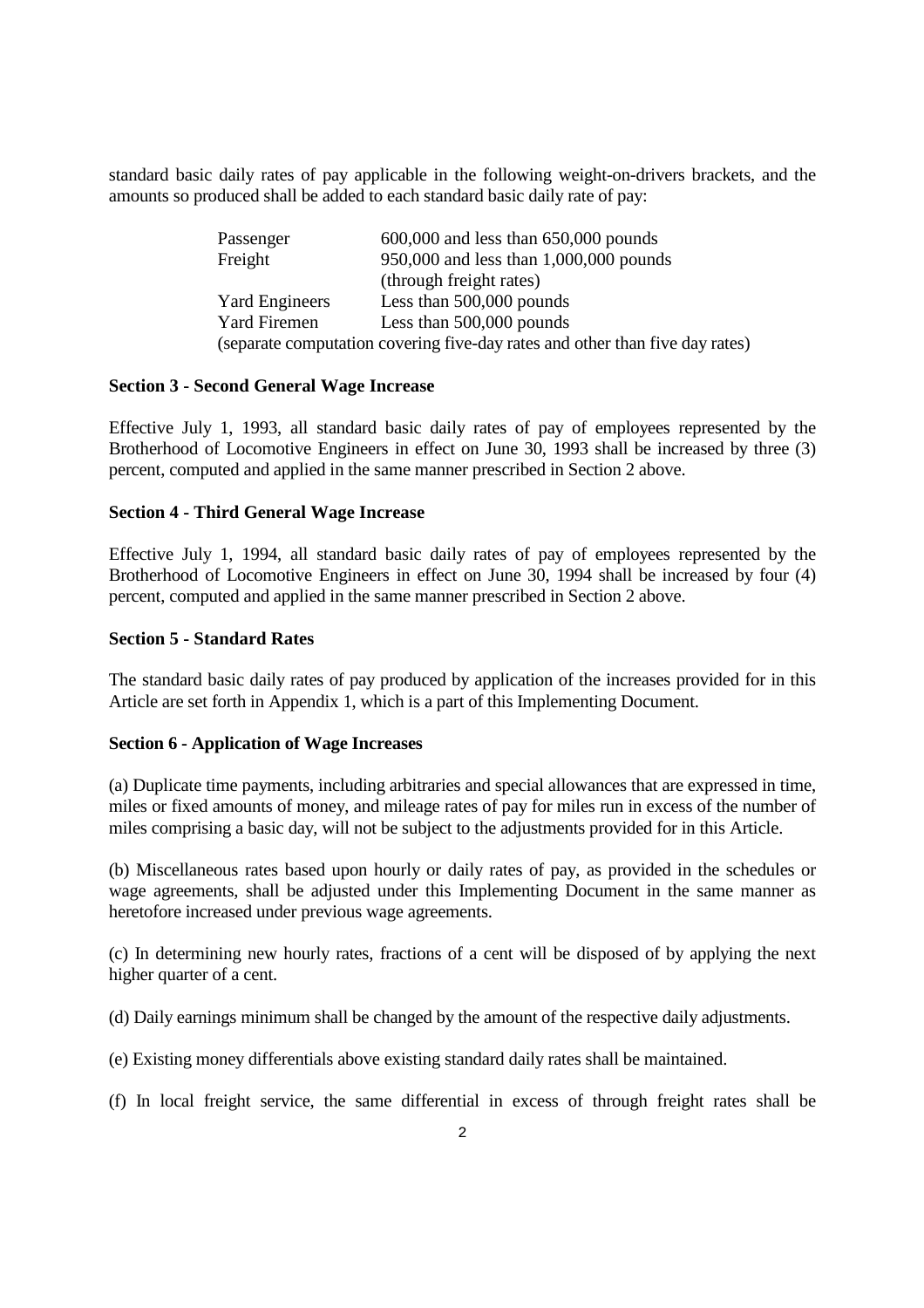maintained.

(g) Where applicable, the differential of \$4.00 and/or S6.00 per basic day in freight, passenger and yard service, and 4 cents and/or 6 cents per mile for miles in excess of the number of miles encompassed in the basic day in freight and passenger service, will be maintained for engineers working without firemen on locomotives on which under the former National Diesel Agreement of 1950 firemen would have been required. Such differential will continue to be applied in the same manner as the local freight differential.

(h) In computing the first increase in rates of pay effective July 1, 1 991, under Section 2 for firemen employed in local freight service, or on road switchers, roustabout runs, mine runs, or in other miscellaneous service, on runs of miles equal to or less than the number comprising a basic day, which are therefore paid on a daily basis without a mileage component, whose rates had been increased by "an additional \$.40" effective July 1, 1968, the three (3) percent increase shall be applied to daily rates in effect June 30, 1991, exclusive of local freight differentials and any other money differential above existing standard daily rates. For firemen, the rates applicable in the weight-on drivers bracket 950,000 and less than 1,000,000 pounds shall be utilized in computing the amount of increase. The same procedure shall be followed in computing the increases effective July l, 1993 and July 1, 1994. The rates produced by application of the standard local freight differentials and the above referred-to special increase of "an additional \$.40" to standard basic through freight rates of pay are set forth in Appendix 1 which is a part of this Implementing Document.

(i) Other than standard rates:

(i) Existing basic daily rates of pay other than standard shall be changed, effective as of the dates specified in Sections 2, 3 and 4 hereof, by the same respective percentages as set forth therein, computed and applied in the same manner as the standard rates were determined.

(ii) Where applicable, the differential of \$4.00 and/or \$6.00 per basic day in freight, passenger and yard service, and 4 cents and/or 6 cents per mile for miles in excess of the number encompassed in the basic day in freight and passenger service, will be maintained for engineers working without firemen on locomotives on which under the former National Diesel Agreement of 1950 firemen would have been required. Such differential will continue to to be applied in the same manner as the local freight differential.

(iii) Daily rates of pay, other than standard, of firemen employed in local freight service, or on road switchers, roustabout runs, mine runs, or in other miscellaneous service, on runs of miles equal to or less than the number encompassed in the basic day, which are therefore paid on a daily basis without a mileage component, shall be increased as of the effective dates specified in Sections 2, 3 and 4 hereof, by the same respective percentages as set forth therein, computed and applied in the same manner as provided in paragraph (i)(i) above.

## **ARTICLE II - COST- OF-LIVING PAYMENTS**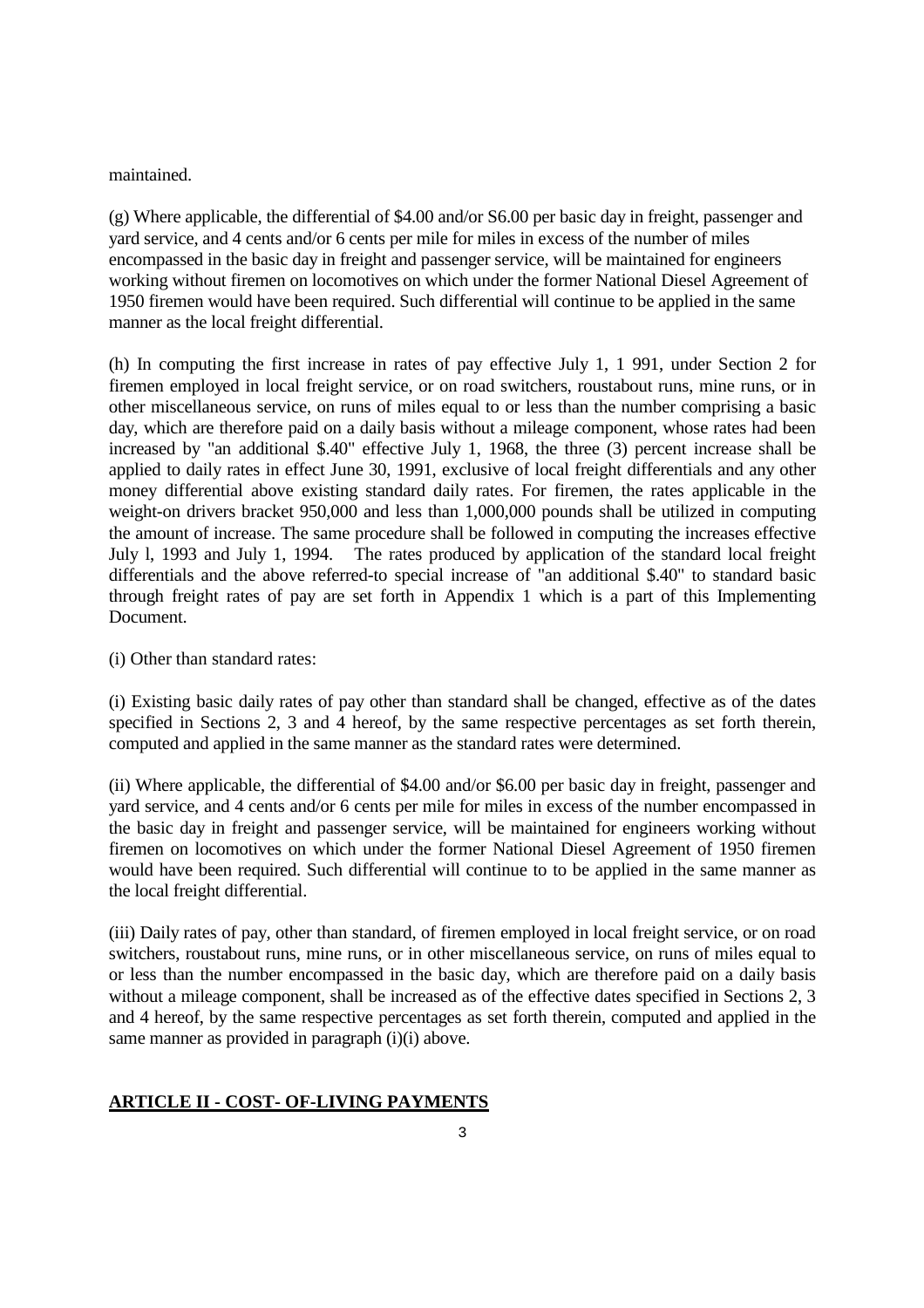## **PART A - Cost-of-Living Lump Sum Payments Through January 1, 1995**

#### **Section 1 - First Lump Sum Cost-of-Living Payment**

Subject to Sections 6 and 7, employees with 2,000 or more straight time hours paid for (not including any such hours reported to the Interstate Commerce Commission as constructive allowances except vacations, holidays and guarantees in protective agreements or arrangements) during the period April 1, 1991 through March 31, 1992, will receive a lump sum payment on July 1, 1992 of \$1,455.00

## **Section 2 - Second Lump Sum Cost-of Living Payment**

Subject to Sections 6 and 7, employees with 1,000 or more straight time hours paid for (not including any such hours reported to the ICC as constructive allowances except vacations, holidays and guarantees in protective agreements or arrangements) during the period April 1, 1992 through September 30, 1992, will receive a lump sum payment on January 1, 1993 equal to the difference between (i) \$1,444.00, and (ii) the lesser of \$720.00 and one quarter of the amount, if any, by which the carriers' 1993 payment rate for foreign-to-occupation health benefits under the Railroad Employees National Health and Welfare Plan (the "Plan") exceeds the sum of (a) the amount of such payment rate for 1992 and (b) the amount per covered employee that will be taken during 1993 from that certain special account maintained at The Travelers Insurance Company known as the "Special Account Held in Connection with the Amount for the Close-Out Period (the ("Special Account") to pay or provide for Plan foreign-to-occupation health benefits.

#### **Section 3 - Third Lump Sum Cost-of Living Payment**

Subject to Sections 6 and 7, employees with 2,000 or more straight time hours paid for (not including any such hours reported to the ICC as constructive allowances except vacations, holidays and guarantees in protective agreements or arrangements) during the period October 1, 1992 through September 30, 1993, will receive a lump sum payment on January 1, 1994 equal to the difference between (i) \$1,467.00, and (ii) the lesser of \$733.50 and one quarter of the amount, if any, by which the carriers' 1994 payment rate for foreign-to-occupation health benefits under the Plan exceeds the sum of (a) the amount of such payment rate for 1993 and (b) the amount per covered employee that will be taken during 1994 from the Special Account to pay or provide for Plan foreign-to-occupation health benefits.

#### **Section 4 - Fourth Lump Sum Cost-of Living Payment**

Subject to Sections 6 and 7, employees with 2,000 or more straight time hours paid for (not including any such hours reported to the ICC as constructive allowances except vacations, holidays and guarantees in protective agreements or arrangements) during the period October 1, 1993 through September 30, 1994, will receive a lump sum payment on January 1, 1995 equal to the difference between (i) \$1,006.00, and (ii) the lesser of \$503.00 and one quarter of the amount, if any, by which the carriers' 1995 payment rate for foreign-to-occupation health benefits under the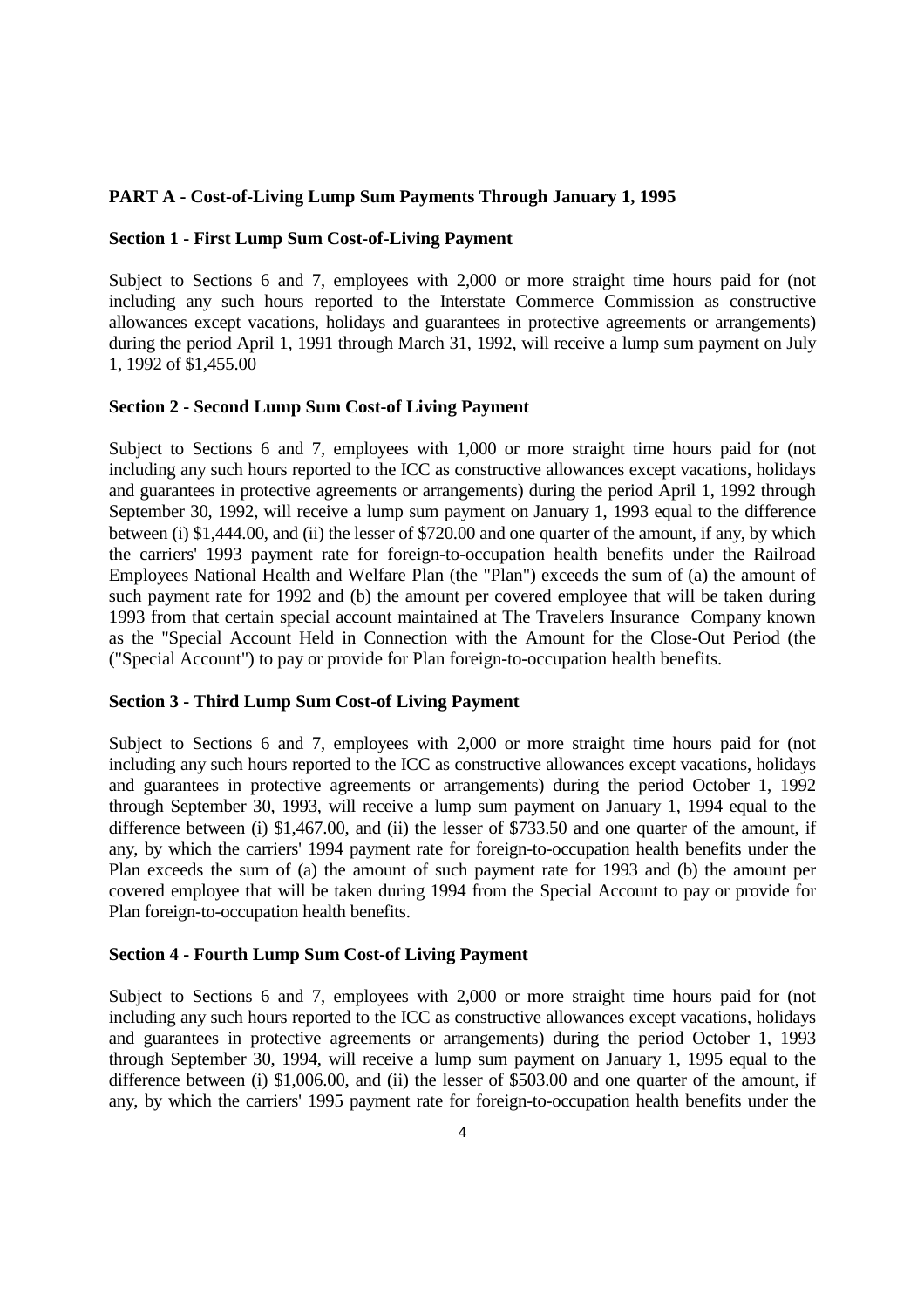Plan exceeds the amount of such payment rate for 1994.

## **Section 5 - Definition of Payment Rate for Foreign to Occupation Health Benefits**

The carrier's payment rate for any year for foreign-to-occupation health benefits under the Plan shall mean twelve times the payment made by the carriers to the Plan per month (in such year) per employee who is fully covered for employee health benefits under the Plan. Carrier payments to the Plan for these purposes shall not include the amounts per such employee per month (in such year) taken from the Special Account, or from any other special account, fund or trust maintained in connection with the Plan, to pay or provide for current Plan benefits, or any amounts paid by remaining carriers to make up the unpaid contributions of terminating carriers pursuant to Article III, Part A, Section 1 hereof.

## **Section 6 - Employees Working Less Than Full Time**

For employees who have fewer straight time hours (as defined) paid for in any of the respective periods described in Sections 1 through 4 than the minimum number set forth therein, the dollar amounts specified in clause (i) thereof shall be adjusted by multiplying such amounts by the number of straight time hours (including vacations, holidays and guarantees in protective agreements or arrangements) for which the employee was paid during the applicable measurement period divided by the defined minimum hours. For any such employee, the dollar amounts described in clause (ii) of such Sections shall not exceed one-half of the dollar amounts specified in clause (i) thereof, as adjusted pursuant to this Section.

## **Section 7 - Lump Sum Proration**

In the case of any employee subject to wage progression or entry rates, the dollar amounts specified in clause (i) of Sections 1 through 4 shall be adjusted by multiplying such amounts by the weighted average entry rate percentage applicable to wages earned during the specified determination period. For any such employee, the dollar amounts described in clause (ii) of such Sections shall not exceed one-half of the dollar amounts specified in clause (i) thereof, as adjusted pursuant to this Section.

## **Section 8 - Eligibility for Receipt of Lump Sum Payments**

The lump sum cost-of-living payments provided for in this Article will be payable to each employee subject to this Implementing Document who has an employment relationship as of the dates such payments are made or has retired or died subsequent to the beginning of the applicable base period used to determine the amount of such payments. There shall be no duplication of lump sum payments by virtue of employment under an agreement with another organization.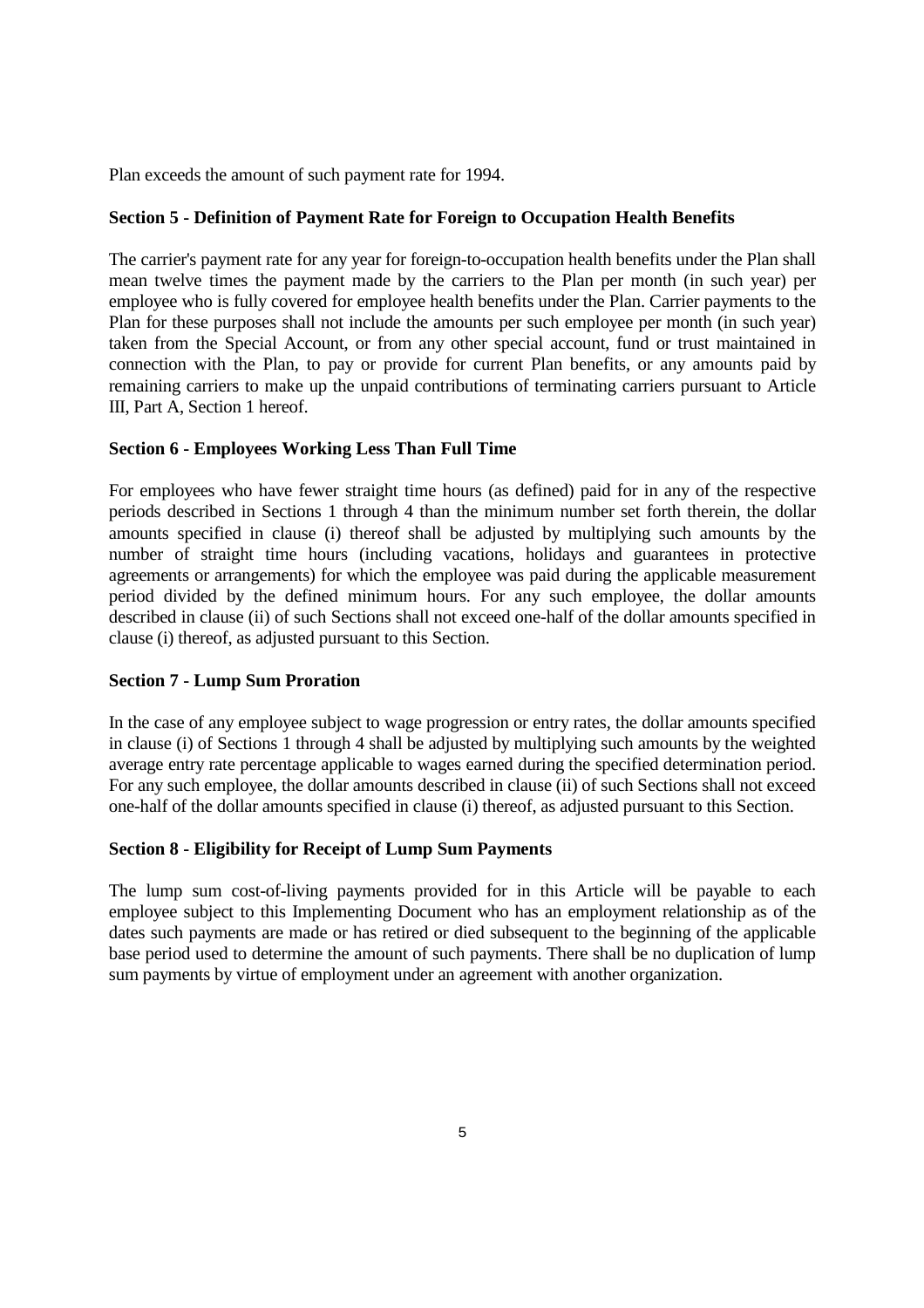## **PART B - Cost of-Living Allowance and Adjustments Thereto After January 1, 1995**

## **Section 1 - Cost-of-Living Allowance and Effective Dates of Adjustments Thereto**

(a) A cost of living allowance will be payable in the manner set forth in and subject to the provisions of this Part, on the basis of the "Consumer Price Index for Urban Wage Earners and Clerical Workers (Revised Series) (CPI-W)" (1967=100), U.S. Index, all items - unadjusted, as published by the Bureau of Labor Statistics, U.S. Department of Labor, and hereinafter referred to as the BLS CPI. The first such cost-of-living allowance shall be payable effective July 1, 1995 based, subject to paragraph (d), on the BLS CPI for September 1994 as compared with the BLS CPI for March 1995. Such allowance, and further cost-of-living adjustments thereto which will become effective as described below, will be based on the change in the BLS CPI during the respective measurement periods shown in the following table, subject to the exception provided in paragraph (d)(iii), according to the formula set forth in paragraph (e).

Measurement Periods

| <b>Effective Date</b><br>Of Adjustment | <b>Base Month</b> | <b>Measurement Month</b> |
|----------------------------------------|-------------------|--------------------------|
| September 1994                         | March 1995        | July 1, 1995             |
| March 1995                             | September 1995    | January 1, 1996          |

Measurement Periods and Effective Dates conforming to the above schedule shall be applicable to periods subsequent to those specified above during which this Article is in effect.

(b) While a cost-of-living allowance is in effect, such -cost-of-living allowance will apply to straight time, overtime, vacations, holidays and to special allowances in the same manner as basic wage adjustments have been applied in the past, except that such allowance shall not apply to duplicate time payments, including arbitraries and special allowances that are expressed in time, miles or fixed amounts of money or to mileage rates of pay for miles run in excess of the number of miles comprising a basic day.

(c) The amount of the cost-of-living allowance, if any that will be effective from one adjustment date to the next may be equal to, or greater or less than, the cost-of-living allowance in effect in the preceding adjustment period.

(d) (i) Cap. In calculations under paragraph (e), the maximum increase in the BLS CPI that will be taken into account will be as follows:

| <b>Effective Date</b><br>Into Account | Maximum CPI Increase That of Adjustment May Be Taken |
|---------------------------------------|------------------------------------------------------|
| July 1, 1995                          | 3% of September 1994 CPI                             |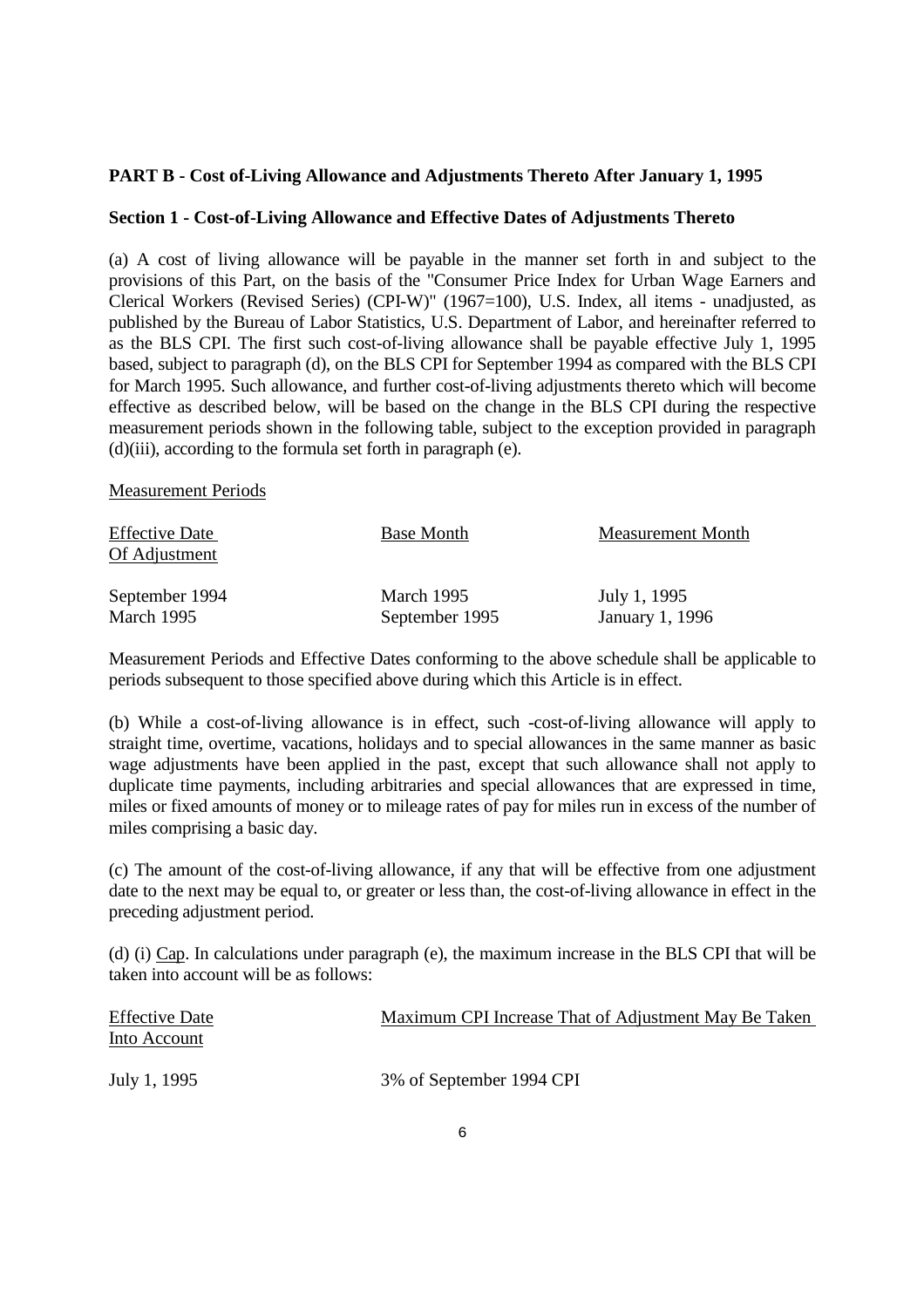January 1, 1996 6% of September 1994 CPI, less the increase from September 1994 to March 1995

Effective Dates of Adjustment and Maximum CPI Increases conforming to the above schedule shall be applicable to periods subsequent to those specified above during which this Article is in effect.

(ii) Limitation. In calculations under paragraph (e), only fifty (50) percent of the increase in the BLS CPI in any measurement period shall be considered.

(iii) If the increase in the BLS CPI from the base month of September 1994 to the measurement month of March 1995 exceeds 3% of the September base index, the measurement period that will be used for determining the cost-of-living adjustment to be effective the following January will be the 12-month period from such base month of September, the increase in the index that will be taken into account will be limited to that portion of the increase that is in excess of 3% of such September base index; and the maximum increase in that portion of the index that may be taken into account will be 6% of such September base index less the 3% mentioned in the preceding clause, to which will be added any residual tenths of points which had been dropped under paragraph (e) below in calculation of the cost-of living adjustment which will have become effective July 1, 1995 during such measurement period.

(iv) Any increase in the BLS CPI from the base month of September 1994 to the measurement month of September 1995 in excess of 6% of the September 1994 base index will not be taken into account in the determination of subsequent cost-of-living adjustments.

(v) The procedure specified in subparagraphs (iii) and (iv) will be applicable to all subsequent periods during which this Article is in effect.

(e) Formula. The number of points change in the BLS CPI during a measurement period, as limited by paragraph (d), will be converted into cents on the basis of one cent equals 0.3 full points. (By "0.3 full points" it is intended that any remainder of 0.1 point or 0.2 point of change after the conversion will not be counted.) The cost-of-living allowance in effect on December 31, 1995 will be adjusted (increased or decreased) effective January 1, 1996 by the whole number of cents produced by dividing by 0.3 the number of points (including tenths of points) change, as limited by paragraph (d), in the BLS CPI during the applicable measurement period. Any residual tenths of a point resulting from such division will be dropped. The result of such division will be added to the amount of the cost-of-living allowance in effect on December 31, 1995 if the BLS CPI will have been higher at the end than at the beginning of the measurement period, and subtracted therefrom only if the index will have been lower at the end than at the beginning of the measurement period and then, only, to the extent that the allowance remains at zero or above. The same procedure will be followed in applying subsequent adjustments.

(f) Continuance of the cost-of-living allowance and the adjustments thereto provided herein is dependent upon the availability of the official monthly BLS Consumer Price Index (CPI-W) calculated on the same basis as such Index, except that, if the Bureau of Labor Statistics, U.S. Department of Labor should, during the effective period of this Article, revise or change the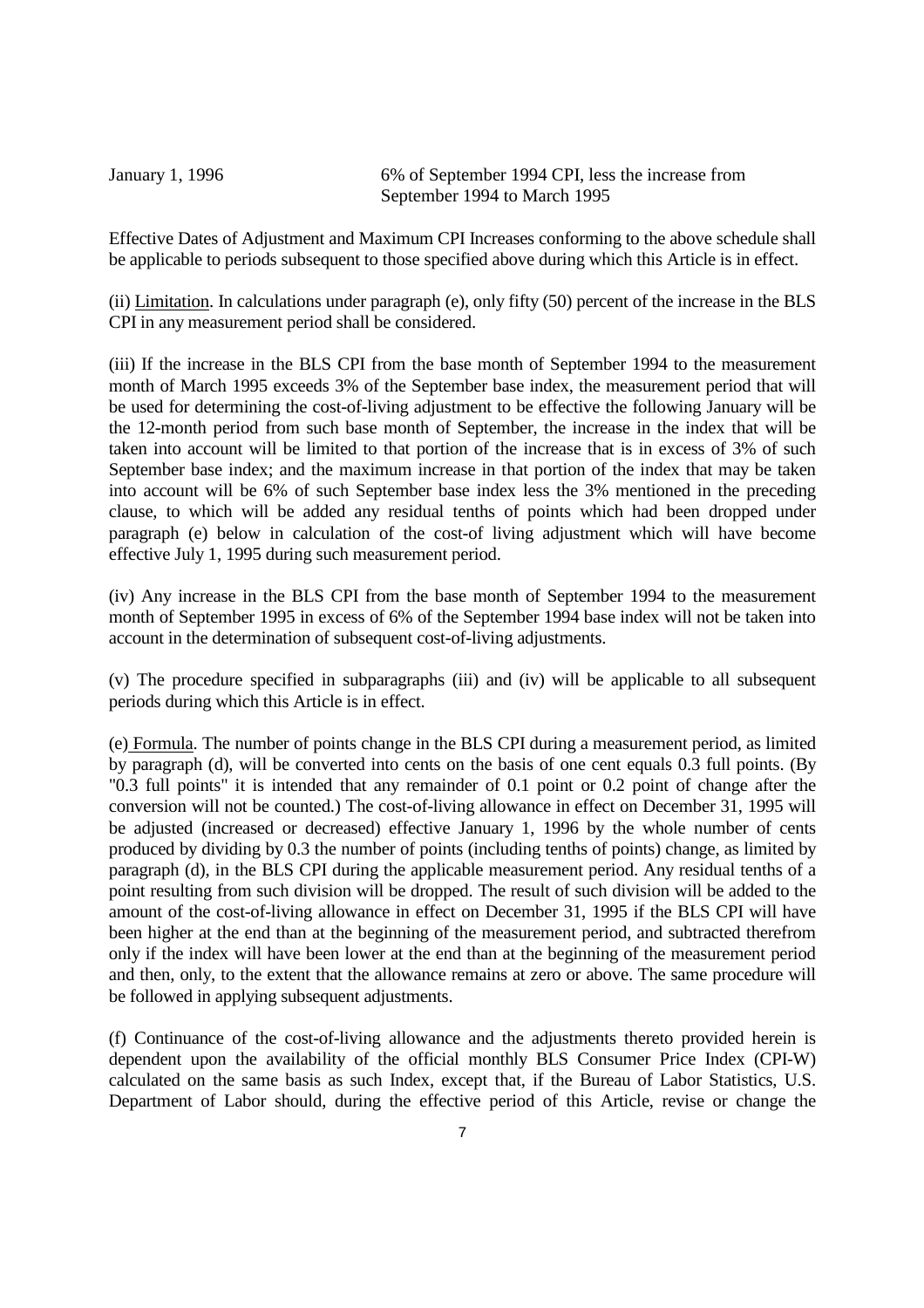methods or basic data used in calculating such Index in such a way as to affect the direct comparability of such revised or changed index with the CPI-W Index during a measurement period, then that Bureau shall be requested to furnish a conversion factor designed to adjust the newly revised index to the basis of the CPI-W Index during such measurement period.

## **Section 2 - Payment of Cost-of-Living Allowances**

(a) The cost-of-living allowance payable to each employee effective July 1, 1995 shall be equal to the difference between (i) the cost-of-living allowance in effect on that date pursuant to Section 1 of this Part, and (ii) the cents per hour produced by dividing one-quarter of the increase, if any, in the carriers' 1995 payment rate for foreign-to-occupation health benefits under the Plan over such payment rate for 1994, by the average composite straight-time equivalent hours that are subject to wage increases for the latest year for which statistics are available, but not more than one-half of the amount specified in clause (i) above. For the purpose of the foregoing calculation, the amount of any increase described in clause (ii) that has been taken into account in determining the amount received by the employee as a lump sum payment on January 1, 1995 shall not be taken into account.

(b) The cost-of-living allowance payable to each employee effective January 1, 1996, shall be equal to the difference between (i) the cost-of-living allowance in effect on that date pursuant to Section 1 of this Part, and (ii) the cents per hour produced by dividing one-quarter of the increase, if any, in the carriers' 1996 payment rate for foreign-to-occupation health benefits under the Plan over the amount of such payment rate for 1995, by the average composite straight-time equivalent hours that are subject to wage increases for the latest year for which statistics are available, but not more than one-half of the amount specified in clause (i) above.

(c) The procedure specified in paragraph (b) shall be followed with respect to computation of the cost-of-living allowances payable in subsequent years during which this Article is in effect.

(d) The definition of the carriers' payment rate for foreign-to-occupation health benefits under the Plan set forth in Section 5 of Part A shall apply with respect to any year covered by this Section.

(e) In making calculations under this Section, fractions of a cent shall be rounded to the nearest whole cent; fractions less than one-half cent shall be dropped and fractions of one-half cent or more shall be increased to the nearest full cent.

## **Section 3 - Application of Cost-of- Living Allowances**

The cost-of-living allowance provided for in this Part will not become part of basic rates of pay. In application of such allowance, each one-cent per hour of cost-of-living allowance that is payable will be treated as an increase of 8 cents in the basic daily rates of pay produced by application of Article I. The cost-of-living allowance will otherwise be applied in keeping with the provisions of Section 6 of Article I.

## **Section 4 - Continuation of Part B**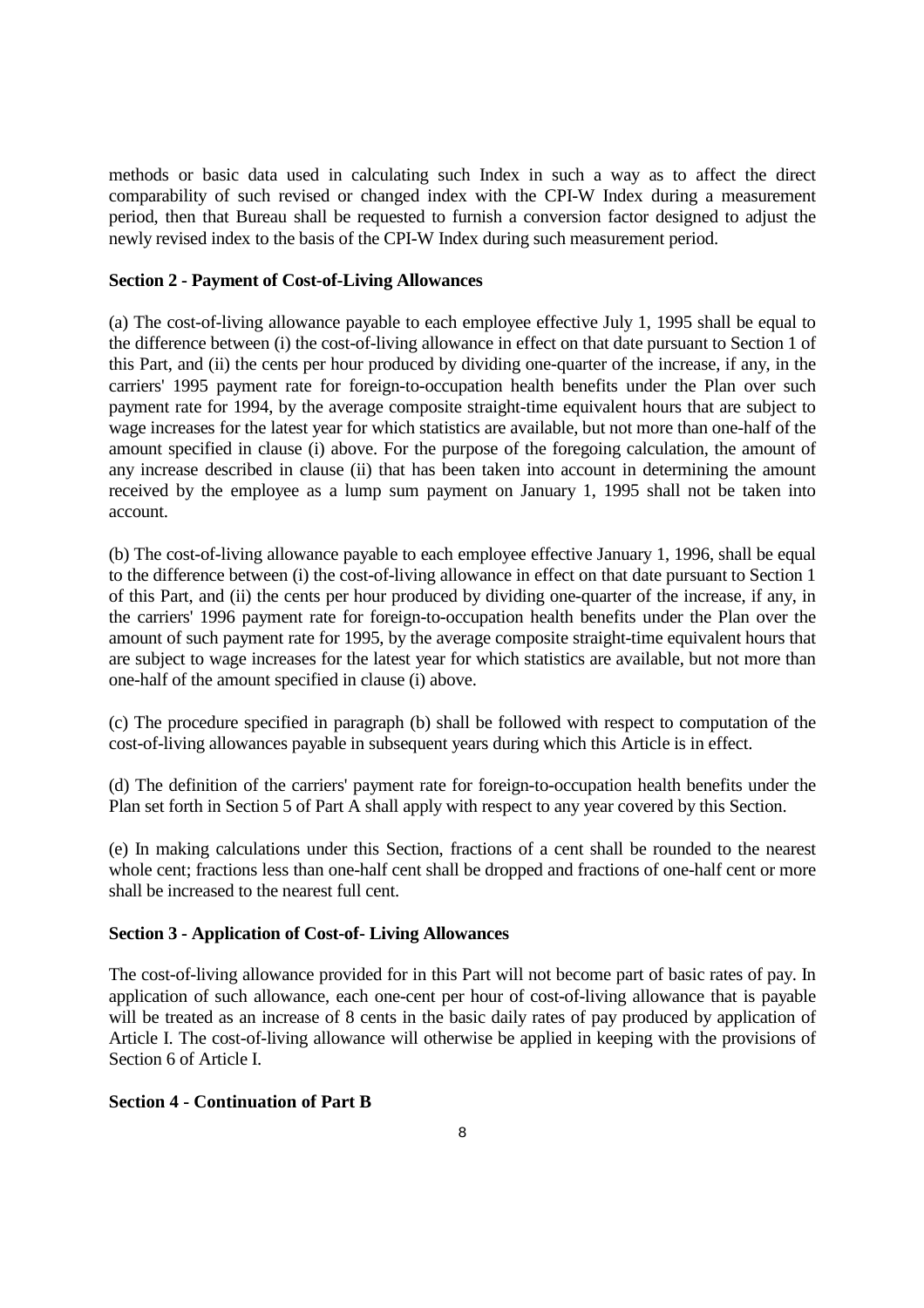The arrangements set forth in Part B of this Article shall remain in effect according to the terms thereof until revised by the parties pursuant to the Railway Labor Act.

# **ARTICLE III - HEALTH AND WELFARE PLAN AND EARLY RETIREMENT MAJOR MEDICAL BENEFIT PLAN**

#### **Part A - Health and Welfare Plan**

#### **Section 1 - Continuation of Plan**

The Railroad Employees National Health and Welfare Plan (the "Plan"), modified as provided in this Part, will be continued subject to the provisions of the Railway Labor Act, as amended. Contributions to the Plan will be offset by the expeditious use of such amounts as may at any time be in Special Account A or in one or more special accounts or funds maintained by any insurer, third party administrator or other entity in connection with the Plan and by the use of funds held in trust that are not otherwise needed to pay claims, premiums, or administrative expenses that are payable from funds held in trust; provided, however, that such amounts as may at any time be in that certain special account maintained at The Travelers Insurance Company, known as the 'Special Account Held in Connection with the Amount for the Close-Out Period,' relating to the obligations of the Plan to pay, among other things, benefits incurred but not paid at the time of termination of the Plan in the event such termination should occur, shall be used to pay or provide for Plan benefits as follows: one-third of the balance in such special account as of January 1, 1992, shall be used to pay or provide for benefits that become due and payable during 1992. One-half of the balance in such special account as of January 1, 1993, shall be used to pay or provide for benefits that become due and payable during 1993. All of the balance in such special account in excess of \$25 million as of January 1, 1994, shall be used to pay or provide for benefits that become due and payable during 1994. The \$25 million referred to in the preceding sentence shall be maintained by the Plan as a cash reserve to protect against adverse claims experience from year to year.

In the event that a carrier participating in the Plan defaults for any reason, including but not limited to bankruptcy, on its obligation to contribute to the Plan, and the carrier's participation in the Plan terminates, the carriers remaining in the Plan shall be liable for any Plan contribution that was required of the terminating carrier prior to the effective date of its termination, but not paid by it. The remaining carriers shall be obligated to make up in a timely fashion such unpaid contribution of the terminating carrier in pro rated amounts based upon their shares of Plan contributions for the month immediately prior to such default.

#### **Section 2 - Change to Self-Insurance**

Except for life insurance, accidental death and dismemberment insurance, and all benefits for residents of Canada, the Plan will be wholly self-insured and administered, under an administrative services only arrangement, by an insurance company or third party administrator.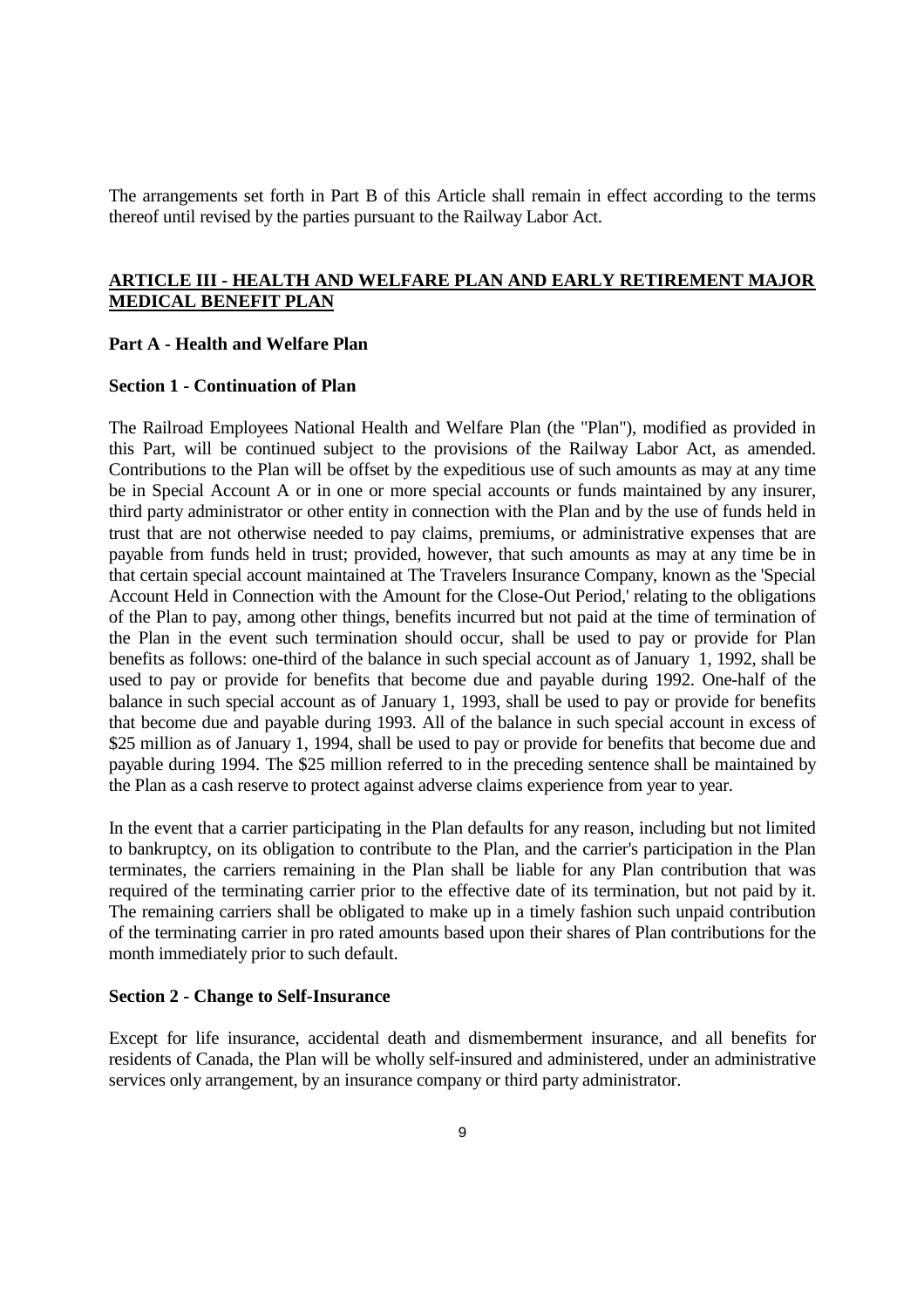#### **Section 3 - Joint Plan Committee**

The Joint Policyholder Committee shall be renamed the Joint Plan Committee. This change in name shall not in any way change the functions and responsibilities of the Committee.

A neutral shall be retained by and at the expense of the Plan for the duration of this Implementing Document to consider and vote on any matter brought before the Joint Plan Committee (formerly the Joint Policyholder Committee), arising out of the interpretation, application or administration (including investment policy) of the Plan, but only if the Committee is deadlocked with respect to the matter. A deadlock shall occur whenever the carrier members of the Committee, who shall have a total of one vote regardless of their number, and the organization members of the Committee, who shall also have a total of one vote regardless of their number, do not resolve a matter by a vote of two to nil and either side declares a deadlock.

If the members of the Joint Plan Committee cannot agree upon a neutral within 30 days of the date this Implementing Document becomes effective, either side may request the National Mediation Board to provide a list of seven persons from which the neutral shall be selected by the procedure of alternate striking. Joint Plan Committee members and the neutral shall, to the extent required by ERISA, be bonded at the expense of the Plan. The Joint Plan Committee shall have the power to create such subcommittees, as it deems appropriate and to choose a neutral chairman for such subcommittees, if desired.

#### **Section 4 - Managed Care**

Managed care networks that meet standards developed by the Joint Plan Committee, or a subcommittee thereof, concerning quality of care, access to health care providers, and costeffectiveness, shall be established wherever feasible as soon as practicable. Until a managed care network is established in a given geographical area, individuals in that area who are covered by the Plan will have the comprehensive health care benefit coverage described in Section 5 of this Part A. Each employee in a given geographical area who is a Plan participant at the time a managed care network is established in that area will be enrolled in the network (along with his or her covered dependents) unless the employee provides timely written notice to his or her employer of an election to have (along with his or her covered dependents) the comprehensive health care benefit coverage rather than to be enrolled in the network. Any such employee who provides such timely written notice shall have an annual opportunity to revoke his or her election by providing a written notice of revocation to his or her employer at least sixty days prior to January 1 of the calendar year for which such revocation shall first become effective. Similarly, each employee in a given geographical area who is a Plan participant at the time a managed care network is established in that area and is thereafter enrolled in the network (along with his or her covered dependents) shall have an annual opportunity to elect to have (along with his or her covered dependents) the comprehensive health care benefit coverage rather than continue to be enrolled in the network. This election may be made by such an employee by providing written notice thereof to his or her employer at least sixty days prior to January 1 of the calendar year for which the election shall first become effective. Each employee hired after a managed care network is established in his or her geographic area (and his or her covered dependents) will be enrolled in the network and may not thereafter elect to be covered by the comprehensive benefits until the January 1 which falls on or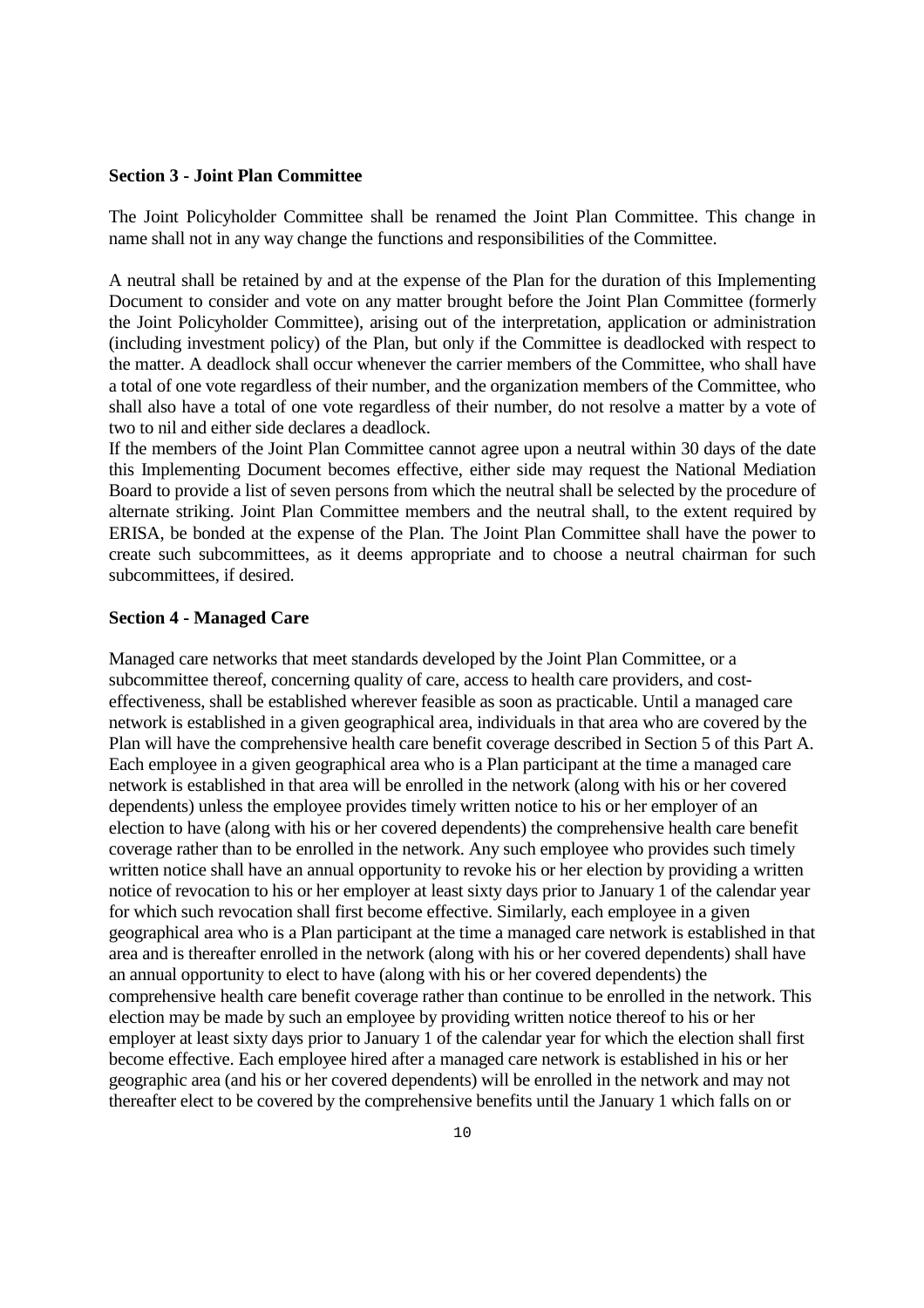after the first anniversary of his or her initial date of eligibility for Plan coverage. Employees who return to eligibility for Plan coverage within 24 months of loss of eligibility for Plan coverage and whose employment relationship has not terminated at any time prior to such return will be enrolled in the program of Plan benefits in which they were enrolled when their eligibility for Plan coverage was lost, and shall thereafter have the same rights of election as other employees whose eligibility for Plan coverage was not lost.

Covered individuals enrolled in a managed care network will have a point of service option allowing them to choose an out-of-network provider to perform any covered health care service that they need. The benefits provided by the Plan when a service is performed by an in-network provider and the benefits provided by the Plan when the service is performed by an out-of-network provider will be as described in the table below:

| <b>PLAN FEATURE</b>                                                                       | <b>IN-NETWORK</b>                                      | <b>OUT-OF-NETWORK</b> |  |
|-------------------------------------------------------------------------------------------|--------------------------------------------------------|-----------------------|--|
| Primary Care Physician<br>Required                                                        | yes                                                    | N <sub>o</sub>        |  |
| <b>Annual Deductible</b>                                                                  |                                                        |                       |  |
| Individual<br>Family                                                                      | None<br>None                                           | \$100<br>\$300        |  |
| Deductible applies to all covered expenses                                                |                                                        |                       |  |
| Plan/Employee Coinsurance 100%/0%                                                         |                                                        | 75%/25%               |  |
|                                                                                           | Annual Out-of-Pocket Maximum (exclusive of deductible) |                       |  |
| Individual                                                                                | None                                                   | \$1.500               |  |
| Family                                                                                    | None                                                   | \$3,000               |  |
| Maximum Lifetime Benefit<br>(\$5000 annual restoration)                                   | None                                                   | \$1000000             |  |
| Special Maximum Lifetime                                                                  | None                                                   | \$100,000             |  |
| <b>Benefit for Mental Health</b><br>(\$500 annual restoration)<br><b>Hospital Charges</b> | lifetime                                               |                       |  |
| (inpatient and outpatient)                                                                | 100%                                                   | 75%*                  |  |
| <b>Ambulatory Surgery</b>                                                                 | 100%                                                   | 75%*                  |  |
| <b>Emergency Room</b>                                                                     | 100% after \$15<br>employee co-payment                 | 75%                   |  |

Inpatient Mental Health & Substance Abuse Benefit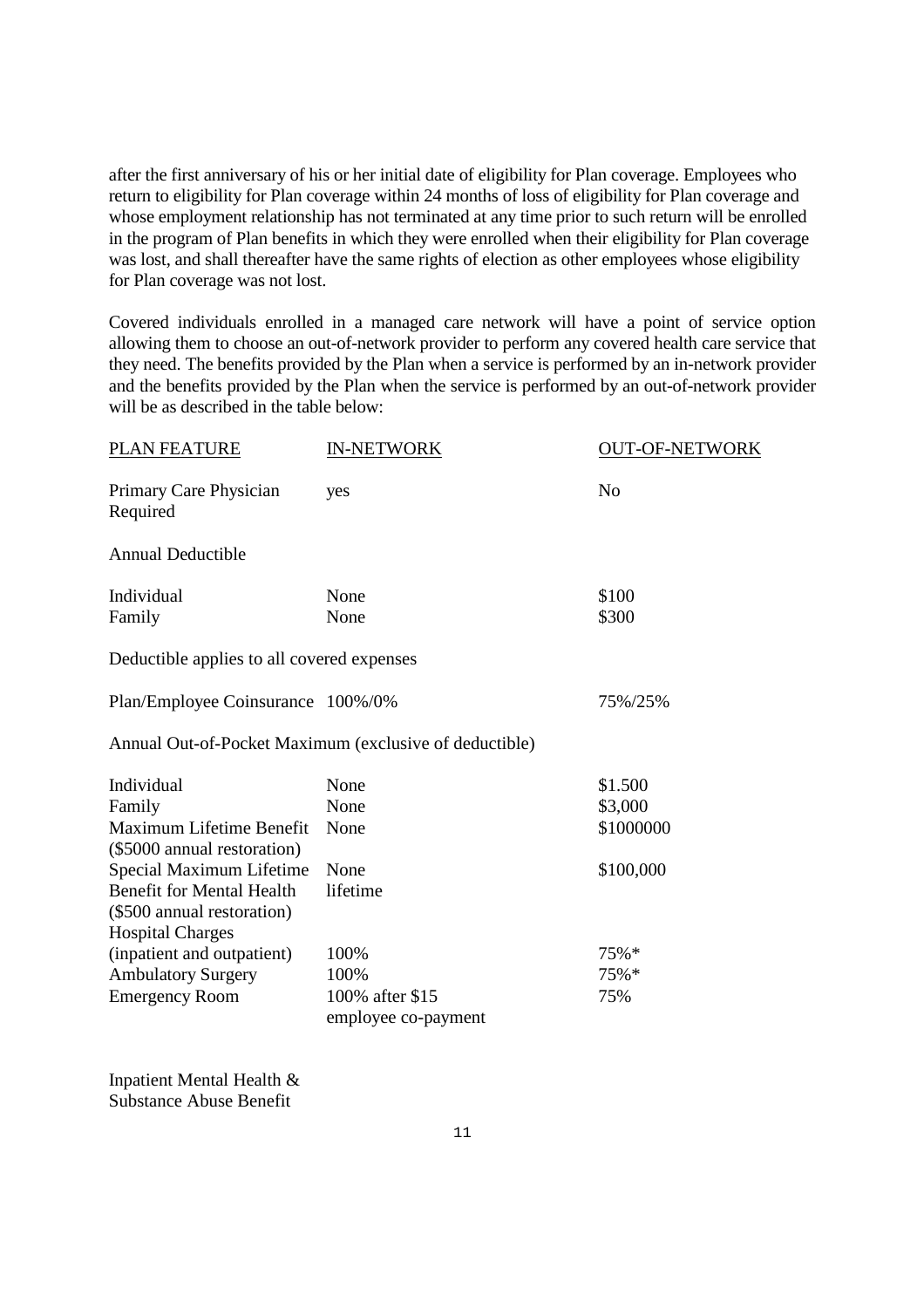| Hospital                                      | 100%               | 75%#                   |  |  |  |
|-----------------------------------------------|--------------------|------------------------|--|--|--|
| Alternative Care -                            | 100%               | 75%#                   |  |  |  |
| <b>Residential Treatment</b>                  |                    |                        |  |  |  |
| Center Inpatient or                           |                    |                        |  |  |  |
| Partial Hospitalization/                      |                    |                        |  |  |  |
| Day Treatment                                 |                    |                        |  |  |  |
| Outpatient Mental Health &                    | 100% after \$15    | 75%#                   |  |  |  |
| <b>Substance Abuse</b>                        | employee copayment |                        |  |  |  |
|                                               | per visit          |                        |  |  |  |
| <b>Physician Services</b>                     |                    |                        |  |  |  |
| Surgery/Anesthesia                            | 100%               | 75%*                   |  |  |  |
| <b>Hospital Visits</b>                        | 100%               | 75%*                   |  |  |  |
| <b>Office Visits</b>                          | 100% after \$15    | 75%**                  |  |  |  |
|                                               | employee copayment |                        |  |  |  |
| Diagnostic Tests                              | 100%               | 75%*                   |  |  |  |
| <b>Routine Physical</b>                       | 100% after \$15    | Not Covered            |  |  |  |
|                                               | employee copayment |                        |  |  |  |
| <b>Well Baby Care</b>                         | 100% after \$15    | Not Covered            |  |  |  |
|                                               | employee copayment |                        |  |  |  |
| <b>Skilled Nursing Facility</b>               | 100%               | 75%*                   |  |  |  |
| Care                                          |                    |                        |  |  |  |
| <b>Hospices Care</b>                          | 100%               | 75%*                   |  |  |  |
| Home Health Care                              | 100%               | 75%*                   |  |  |  |
| Temporomandibular Joint                       | 100%               | 75%*                   |  |  |  |
| Syndrome                                      |                    |                        |  |  |  |
| <b>Birth Center</b>                           | 100%               | 75%*                   |  |  |  |
| <b>Prescription Drugs</b>                     | 100% after \$5     | 75%**                  |  |  |  |
| (other than by employee copayment mail order) |                    |                        |  |  |  |
| for brand name                                | (\$3 for generic)  |                        |  |  |  |
| <b>Mail Order Prescription</b>                | 100% after \$5     | 100% (not subject to   |  |  |  |
| Drugs (60-90 day supply                       | employee copayment | regular deductible)    |  |  |  |
| of maintenance drugs                          |                    | after \$5 employee co- |  |  |  |
| only)                                         |                    | payment (not counted   |  |  |  |
|                                               |                    | toward regular de-     |  |  |  |

Claim System Paperless Forms Required Approved by Utilization Physician-initiated Required. If approval

 $ductible)$ <sup>\*\*</sup>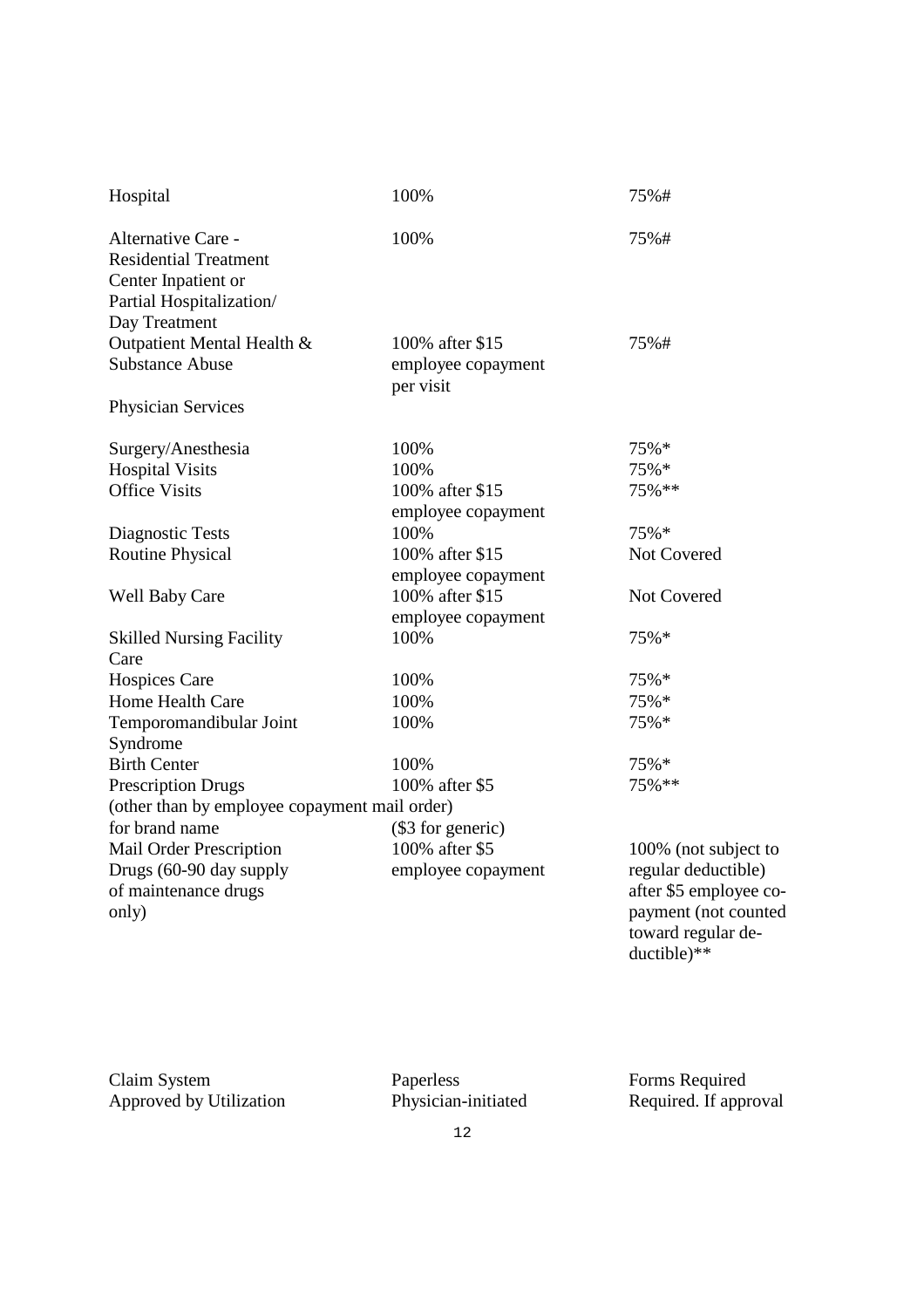Review/Large Case included in network not given, benefits

Management management reduced by 20% (except for mental health and substance abuse care where benefits reduced by 50%) both before and after annual out-ofpocket maximum is reached, and amount of reduction is not counted toward that maximum

t The medically necessary health care services for which out-of-network benefits will be paid are those listed in subparagraphs 1 through 7 of Part A, Section 5, of this Implementing Document. \* Benefits reduced by 20% if care is not approved by utilization review program.

# Benefits reduced by 50% if care is not approved by utilization review program. \*\* Benefits not generally subject to utilization review program but may be reviewable in specific circumstances with advance notice to the employee; in such cases, benefits reduced by 20% if care not approved by utilization review program.

At any time after the expiration of two years from the effective date of implementation of the first managed care network, either the carriers or the organizations may bring before the Joint Plan Committee for consideration a proposal to change the Plan's in-network or out-of-network benefits for the purpose of promoting an increase in the use of in-network providers by Plan participants.

## **Section 5 - Comprehensive Health Care Benefits**

The comprehensive health care benefits provided under the Plan in geographical areas where managed care networks are not available to Plan participants and their dependents, and in cases where a Plan participant has elected to be covered, along with his or her dependents, by such comprehensive benefits rather than to be enrolled in a managed care network, shall be as described below. Terms used in such description shall have the same meaning as they have in the Plan.

After satisfaction of an annual deductible of \$100 per covered individual or \$300 per family unit of three or more, the Plan will pay 85%, and the covered individual 15%, of certain health care expenses, up to an annual out-of- Pocket maximum which shall not include the deductible) of \$1,500 per covered individual or \$3,000 per family. The expenses counted toward the \$3,000 annual family out-of-pocket maximum will include those, which are otherwise eligible, incurred on behalf of a covered employee and each of his or her covered dependents regardless of whether the employee or dependent has reached the \$1,500 individual annual out-of-pocket maximum. Once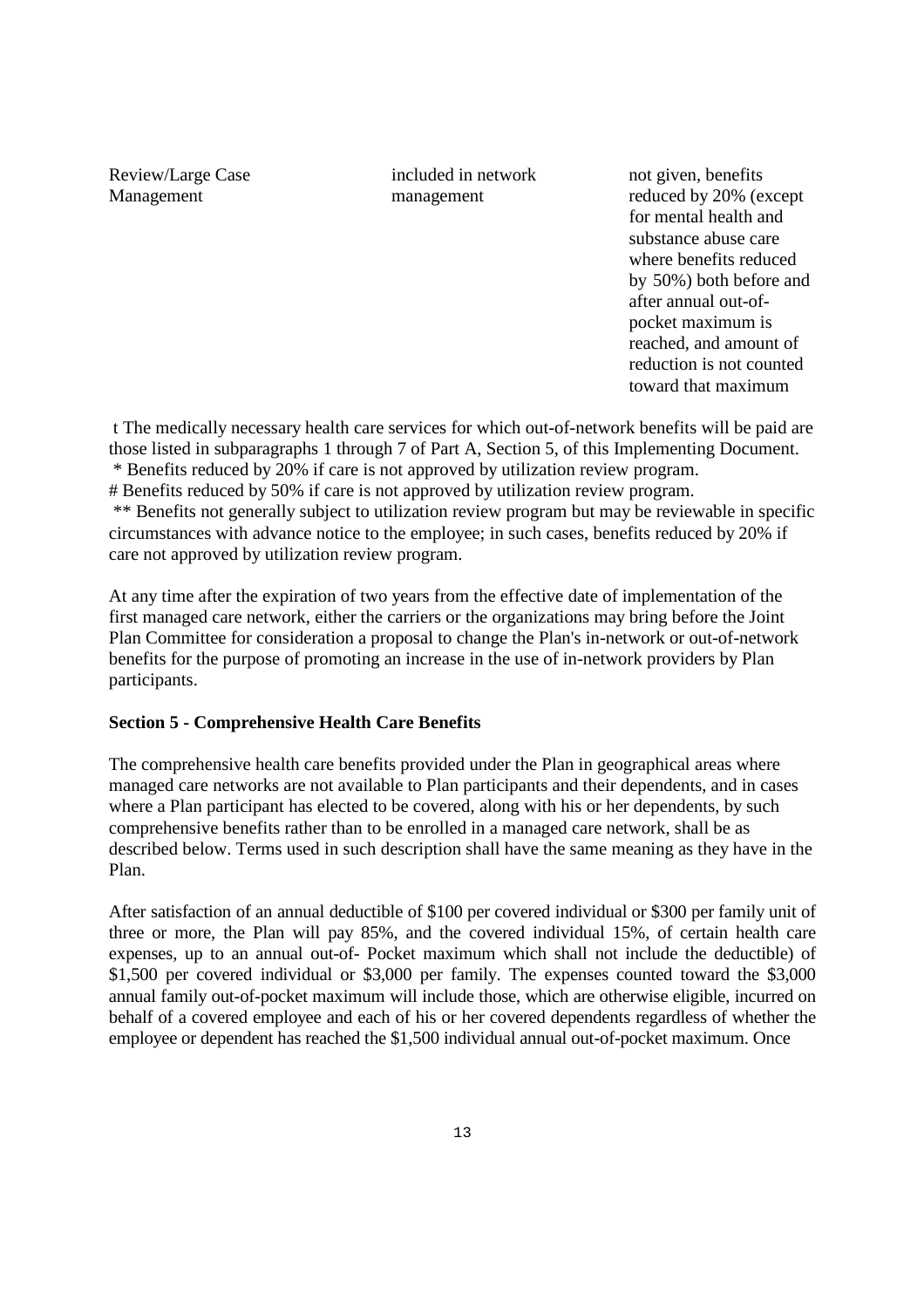the applicable annual out-of-pocket maximum has been reached, the Plan will pay 100% of such reasonable charges up to an overall lifetime maximum of \$1 million per covered individual, restorable at a rate of \$5,000 per year; provided, however, that there shall be a separate lifetime maximum of \$100,000 per covered individual, restorable at a rate of \$500 per year, for Plan benefits for the treatment of mental and/or nervous conditions and substance abuse. (Benefits counted for purposes of determining whether or not a lifetime maximum has been reached are all benefits paid under the Plan as amended by this Implementing Document and all Major Medical Expense Benefits paid under the Plan prior to such amendments.) The Plan will pay 85% of the reasonable charges for medically necessary health care services as follows:

1. All expenses that are "Covered Expenses" (as defined in the Plan) at any time under the current major medical expense benefits provisions of the Plan, and not within any exclusion from or limitation upon them, except that the exclusion for treatment of polio will be removed.

2. Expenses for mammograms described in American Cancer Society guidelines, childhood disease immunization, pap smears and colorectal cancer screening.

3. Donor expense benefits as now defined.

4. Jaw joint disorder benefits as now defined, and subject to the current exclusions from and limitation on them, except that the \$50 separate lifetime cash deductible will be removed.

5. Home health care expense benefits as now defined, subject to the current exclusions from and limitation on them, except that the exclusion that governs if polio benefits are payable will be removed.

6. Treatment center expense benefits, subject to the current exclusions from and limitation on them, except that:

a. the separate \$100 cash deductible per confinement will be removed in connection with benefits for transportation to a treatment center, and

b. the separate \$100 cash deductible per benefit period and the S40 maximum limitation on benefits per episode of treatment - all with regard to outpatient benefits - will be removed.

7. Expenses for the services of psychologists if benefits would be paid for such services had they been rendered by a physician.

The Plan will provide the same benefits to all employees eligible for Plan coverage, including those in their first year of such eligibility and those eligible for extended Plan coverage because of disability.

The Plan's comprehensive health care benefits will include, where permissible under applicable law, a mail order prescription drug benefit that will reimburse a covered individual, after he or she pays \$5.00 per prescription, 100% of the cost of prescriptions covering a 60-to-90 day supply of maintenance drugs for such individual. This benefit will not be subject to, and the covered individual's S5.00 co-payment will not be counted against, the Plan's regular S10~/\$300 deductible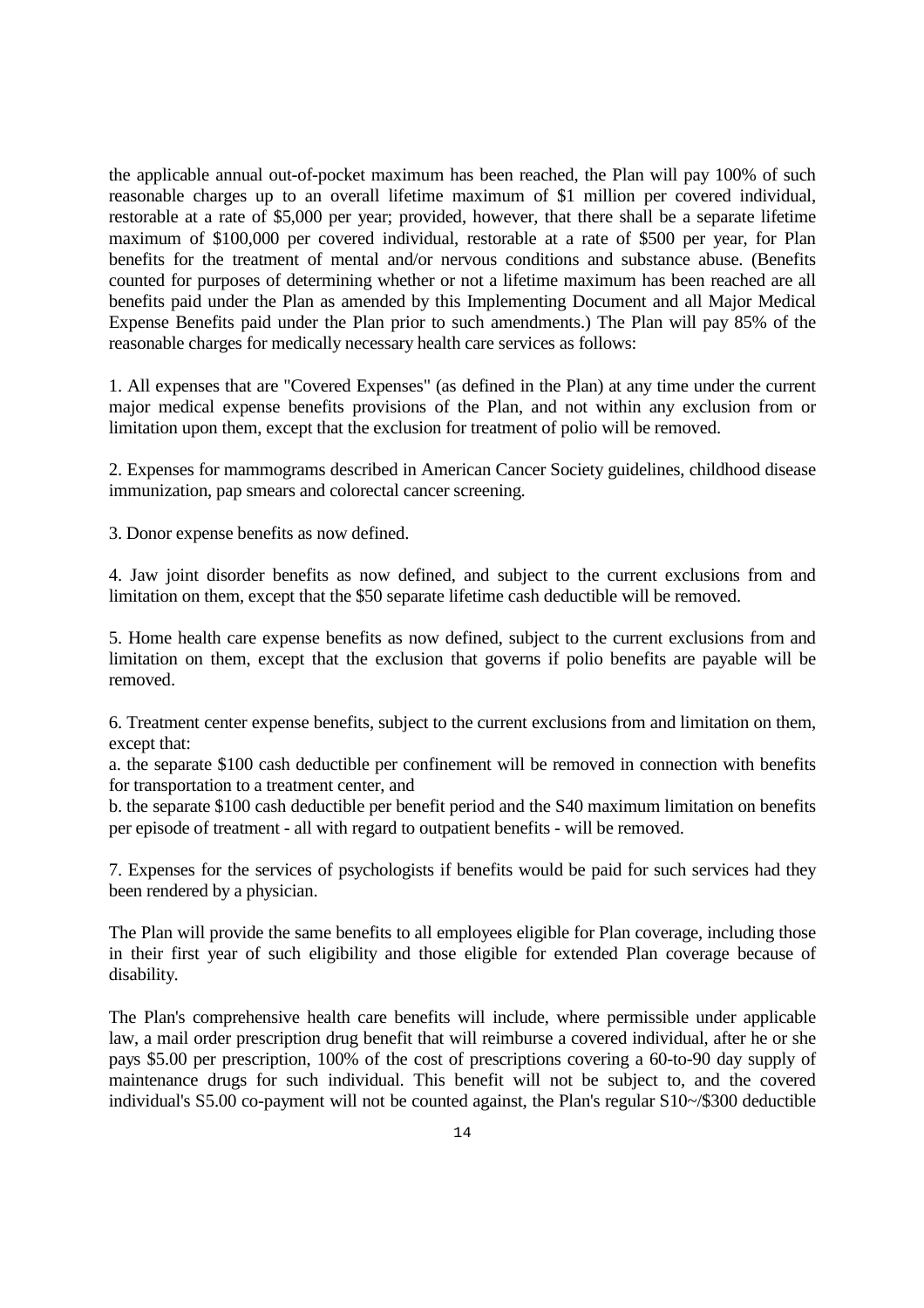and will be included only upon execution of appropriate contracts with vendors.

## **Section 6 - Strengthened Utilization Review and Case Management**

The Plan's current utilization review/case management contractor, and any successor, shall henceforth require that its prior approval be secured for the following services to the extent that benefits with respect to them are payable under the Plan: (a) all non-emergency confinements, and all lengths of stay, in any facility, (b) all home health care, and (c) all in-patient and out-patient procedures and treatment, except for any care where, pursuant to standards developed by the Joint Plan Committee, prior approval is not feasible or would not be cost-efficient. Approval may be withheld if the utilization review/case management contractor determines that a less intensive or more appropriate diagnostic or treatment alternative could be used.

If an individual covered by the Plan incurs expenses without the requisite approval of the Plan's utilization review/case management contractor, such benefits as the Plan would otherwise pay will be reduced by one-fifth; provided, however, that if such unapproved expenses are incurred for the treatment of mental or nervous conditions or substance abuse, such benefits as the Plan would otherwise pay will be reduced by one-half. These reductions will continue to apply after the out-ofpocket maximum is reached, i.e., the l00% benefit will become 80 % (or 50%, as the case may be) if approval by the utilization review/case management contractor is not obtained.

When there is disagreement between an attending physician and the utilization review/case management contractor, the patient and/or attending physician, after all opportunities for appeal have been exhausted within the utilization review/case management contractor's organization, shall be afforded an opportunity to obtain a review (including if necessary, an examination) by an independent specialist physician. This independent physician, who shall be conveniently located and board certified in the appropriate specialty, shall be designated by a physician appointed for this purpose by the Joint Plan Committee. Neither physician may be an employee of or under contract to the utilization review/case management contractor. In the event of an appeal to a specialist described above, the utilization review/case management contractor shall bear the burden of convincing the specialist that the utilization review/case management contractor's determination was correct.

## **Section 7 - Coordination of Benefits**

The Plan's coordination of benefit rules shall be changed so that the Plan will pay no benefit to any covered individual that would cause the sum of the benefits paid by the Plan and by any other plan with which the Plan coordinates benefits to exceed (a) the maximum benefit available under the more generous of the Plan and such other plan, or (b) with respect only to spouses who are both covered as employees under the Plan (and the Dependents of such spouses), and to spouses one of whom is covered as an employee under the Plan and the other as a retired railroad employee under the Railroad Employees National Early Retirement Major Medical Benefit Plan (and the Dependents of such spouses), 100% of the reasonable charges for services the expense of which is covered by the Plan.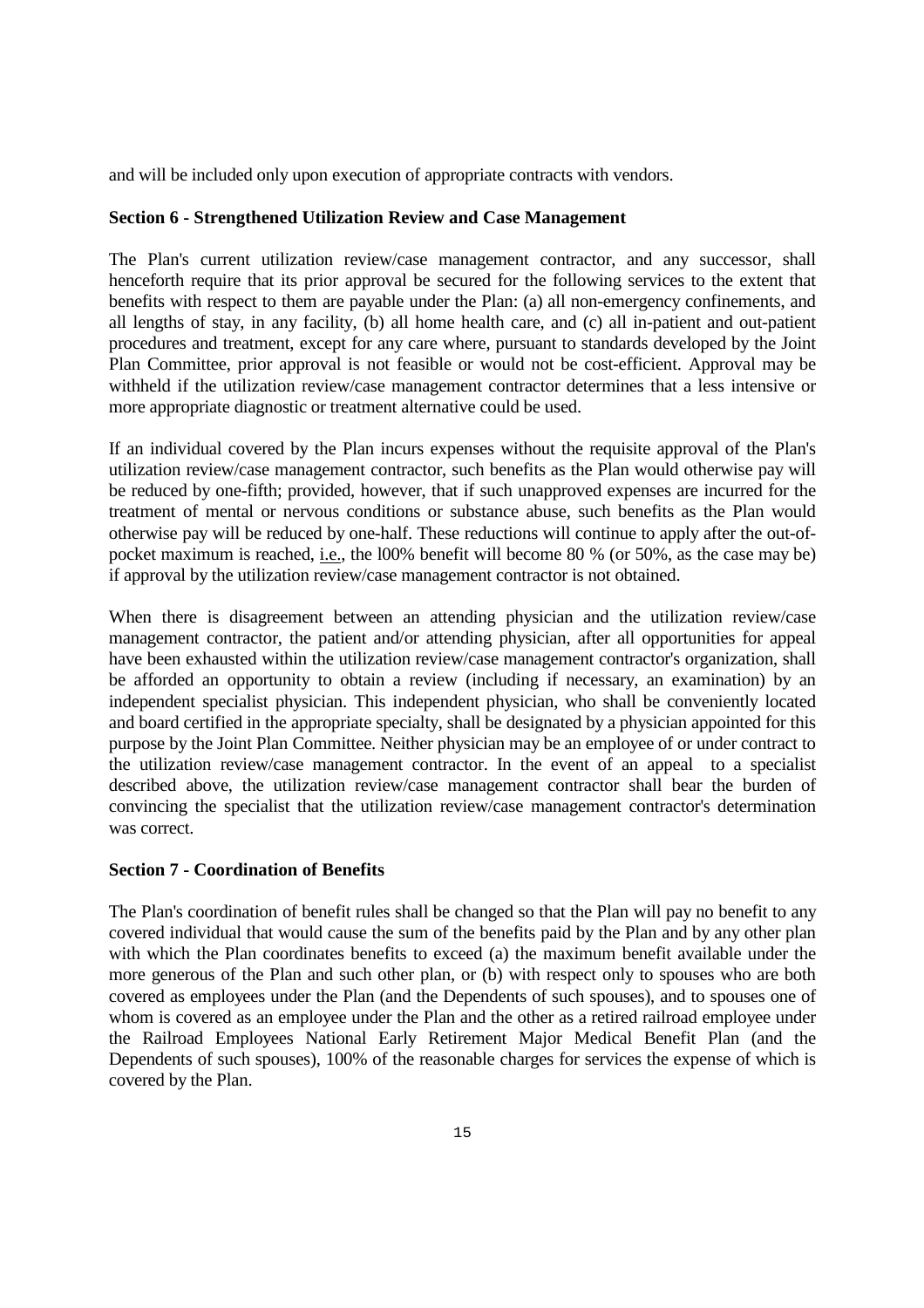#### **Section 8 - Medicare Part B Premiums**

Active employees currently covered by Medicare Part B and those who elect to enroll in Medicare Part B when they become eligible shall not be reimbursed for premiums they pay for such Part B Medicare participation unless Medicare is their primary payor of medical benefits.

#### **Section 9 - Solicitation of Bids**

As promptly as practicable, the Joint Plan Committee will solicit bids from qualified entities for the performance of (a) all managed care functions under the Plan, including without limitation the establishing and/or arranging for the use by individuals covered by the Plan of managed networks of health care providers in those geographical areas where it is feasible to do so, and (b) all utilization review/case management functions under the Plan, including specialized utilization review/case management functions for mental health and substance abuse to assure expert determination of medical necessity and appropriateness of treatment and provider. The Committee will select one or more contractors, from among those that the Committee determines are likely to provide high-quality, cost-effective services, to perform such functions on behalf of the Plan. In the meantime, the Plan's current utilization review/case management contractor will continue to perform those functions. Hospital associations shall be incorporated into the managed care networks wherever appropriate. Upon the expiration of three years from the effective date of this Implementing Document, the Joint Plan Committee will solicit bids for all of the services involved in the administration of the Plan, including the utilization review/case management and/or managed care functions, unless the Committee unanimously determines not to seek bids for any one or more of the services involved in the administration of the Plan.

#### **Part B - Early Retirement Major Medical Benefit Plan**

#### **Section 1 - Continuation of Plan**

The Railroad Employees Early Retirement Major Medical Benefit Plan ("ERMA"), modified as provided in this Part, will be continued subject to the provisions of the Railway Labor Act, as amended. Contributions to ERMA will be offset by the expeditious use of such amounts as may at any time be in one or more special accounts or funds maintained by any insurer, third party administrator or other entity in connection with ERMA and by the use of funds held in trust that are not otherwise needed to pay claims, premiums, or administrative expenses that are payable from funds held in trust; provided, however, that such amounts as may at any time be in the special account maintained at The Travelers Insurance Company in connection with the obligations of ERMA to pay benefits incurred but not paid at the time of termination of ERMA, in the event such termination should occur, shall be used to pay or provide for Plan benefits as follows: one-third of the balance in such special account as of January 1, 1992, shall be used to pay or provide for benefits that become due and payable during 1992. One-half of the balance in such special account as of January 1, 1993, shall be used to pay or provide for benefits that become due and payable during 1993. All of the balance in such special account in excess of \$1 million as of January 1, 1994, shall be used to pay or provide for benefits that become due and payable during 1994. The \$1 million referred to in the preceding sentence shall be maintained by the Plan as a cash reserve to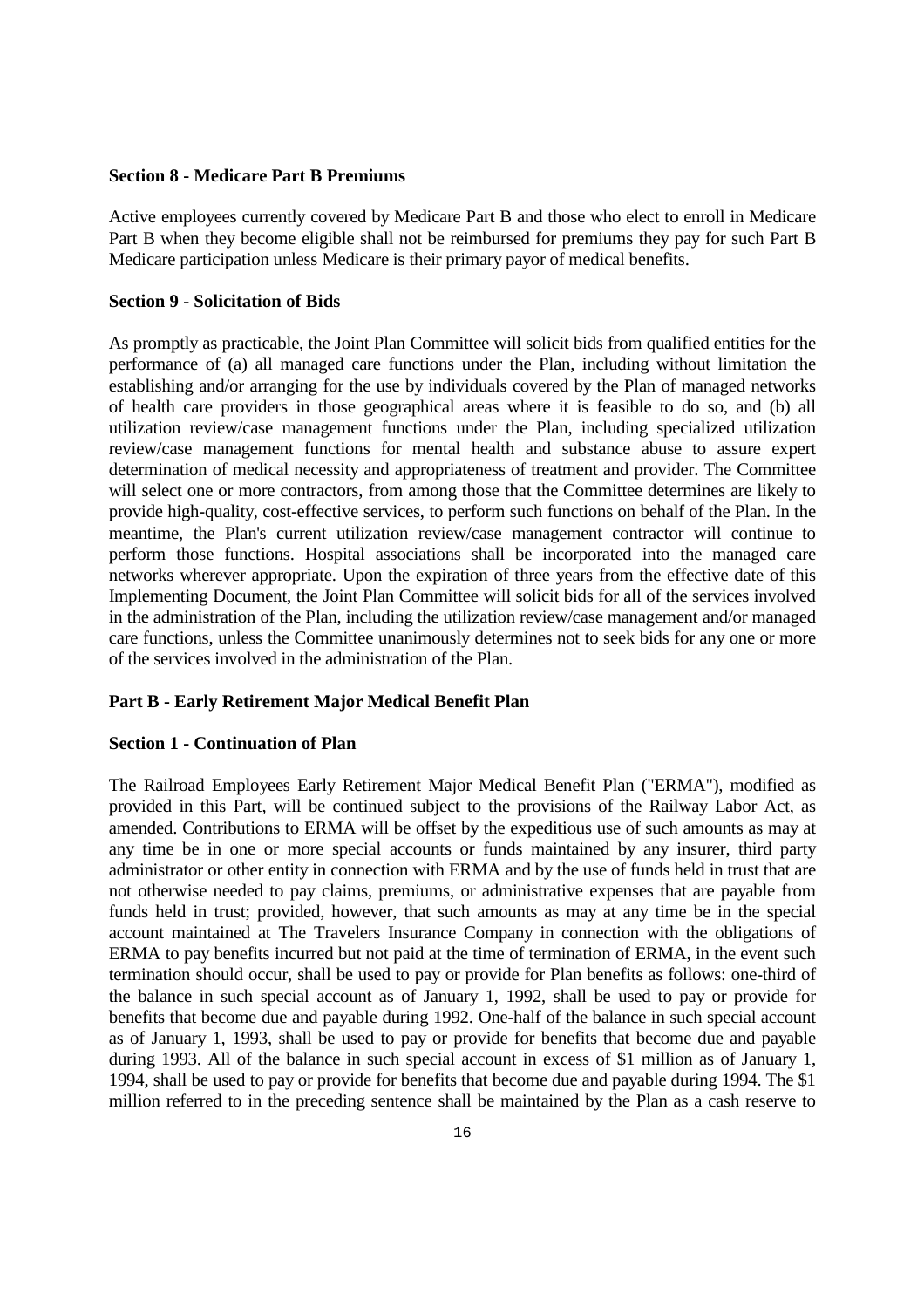protect against adverse claims experience from year to year.

## **Section 2 - Change to Self-Insurance**

EMRA will be wholly self-insured. It will be administered, under an administrative services only arrangement, by an insurance company or third party administrator.

## **Section 3 - Coordination of Benefits**

ERMA's coordination of benefit rules shall be changed so that ERMA will pay no benefit to any covered individual that would cause the sum of the benefits paid by ERMA and by any other plan with which ERMA coordinates benefits to exceed (a) the maximum benefit available under the more generous of ERMA and such other plan, or (b) with respect only to spouses who are both covered as retired railroad employees under ERMA (and the Dependents of such spouses), and to spouses one of whom is covered as a retired railroad employee under ERMA and the other as an employee under the Railroad Employees National Health and Welfare Plan (and the Dependents of such spouses), 100% of the reasonable charges for services the expense of which is covered by ERMA.

## **Section 4 - Strengthened Utilization Review and Case Management**

ERMA's current utilization review/case management contractor, and any successor, shall henceforth require that its prior approval be secured for the following services to the extent that benefits with respect to them are payable under ERMA: (a) all non-emergency confinements, and all lengths of stay, in any facility, (b) all home health care, and (c) all in-patient and out-patient procedures and treatment, except for any care where prior approval is not feasible or would not be cost-efficient. Approval may be withheld if the utilization review/case management contractor determines that a less intensive or more appropriate diagnostic or treatment alternative could be used.

If an individual covered by ERMA incurs expenses without the requisite approval of ERMA's utilization review/case management contractor, such benefits as ERMA would otherwise pay will be reduced by one-fifth; provided, however, that if such unapproved expenses are incurred for the treatment of mental or nervous conditions or substance abuse, such benefits as ERMA would otherwise pay will be reduced by one-half.

When there is disagreement between an attending physician and the utilization review/case management contractor, the patient and/or attending physician, after all opportunities for appeal have been exhausted within the utilization review/case management contractor's organization, shall be afforded an opportunity to obtain a review (including if necessary, an examination) by an independent specialist physician. This independent physician, who shall be conveniently located and board certified in the appropriate specialty, shall be designated by a physician appointed for this purpose by mutual agreement between the Chairman of the Health and Welfare Committee, Cooperating Railway Labor Organization and of the National Carriers' Conference Committee. Neither physician may be an employee of or under contract to the utilization review/case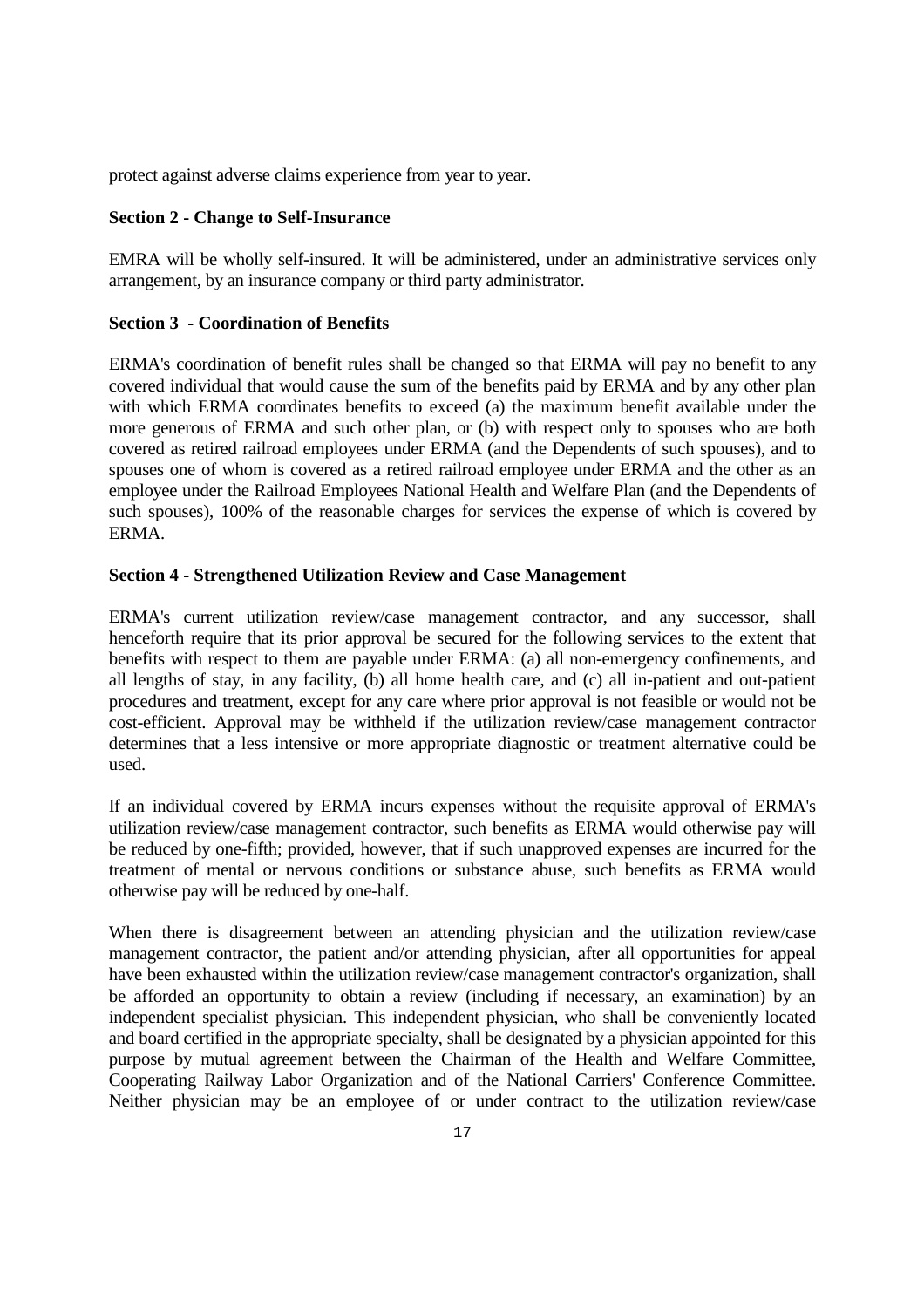management contractor. In the event of an appeal to a specialist described above, the utilization review/case management contractor shall bear the burden of convincing the specialist that the utilization review/case management contractor's determination was correct.

The standards developed by the Joint Plan Committee for determining whether or not prior approval is feasible and cost-efficient under the Health and Welfare Plan shall be applied by the National Carriers' Conference Committee under ERMA, and the utilization review/case management contractor(s) selected by the Joint Plan Committee under the Health and Welfare Plan shall be selected by the National Carriers' Conference Committee under ERMA.

## **Section 5 - Mail Order Prescription Drug Benefit**

The Plan's benefits will include, where permissible under applicable law, a mail order prescription drug benefit that will reimburse a covered individual, after he or she pays \$5 per prescription, 100% of the cost of each prescription covering a 60-90 day supply of maintenance drugs for such individual. This benefit will not be subject to, and the covered individual's \$5.00 co payment will not be counted against, the Plan's regular \$100 deductible, and will be included only upon execution of appropriate contracts with vendors.

## **Section 6 - Solicitation of Bids**

As promptly as practicable, the National Carriers' Conference Committee will solicit bids from qualified entities for the performance of all utilization review/case management functions under the Plan, including specialized utilization review/case management functions for mental health and substance abuse to assure expert determination of medical necessity and appropriateness of treatment and provider. The Committee will select one or more contractors, from among those that the Committee determines are likely to provide high-quality, cost-effective services, to perform such functions on behalf of the Plan. In the meantime, the Plan's current utilization review/case management contractor will continue to perform those functions.

Upon the expiration of three years from the date of this Implementing Document, the National Carriers' Conference Committee will solicit bids for all of the services involved in the administration of the Plan, including the utilization review/case management function, unless the Committee determines not to seek bids for any one or more of the services involved in the administration of the Plan.

## **ARTICLE IV - PAY RULES**

## **Section 1 - Mileage Rates**

(a) Mileage rates of pay for miles run in excess of the number of miles comprising a basic day will not be subject to general, cost-of-living, or other forms of wage increases.

(b) Mileage rates of pay, as defined above, applicable to interdivisional, interseniority district,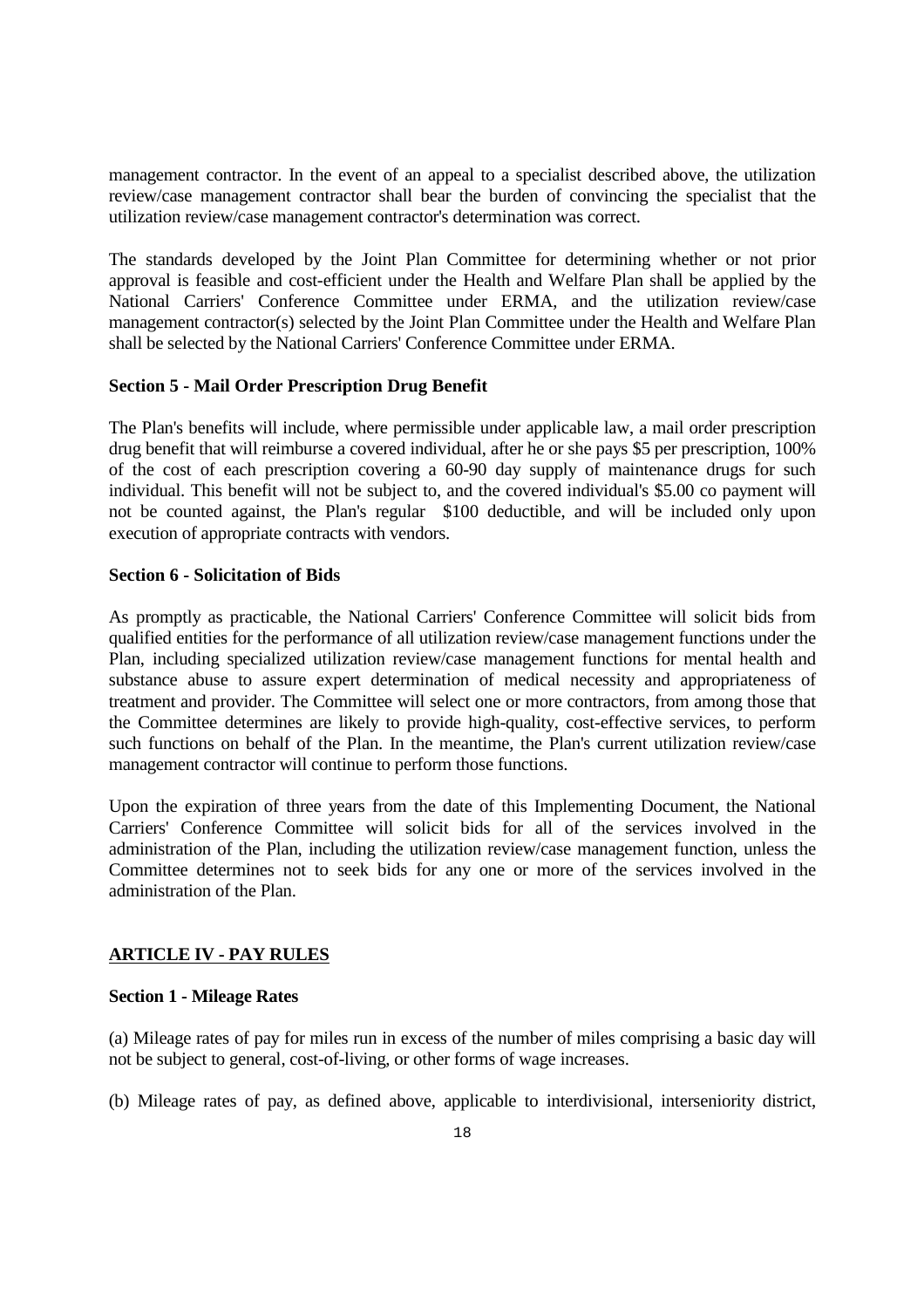intradivisional and/or intraseniority district service runs now existing or to be established in the future shall not exceed the applicable rates as of June 30, 1986. Such rates shall be exempted from wage increases as provided in Section 1(a) of this Article. Weight-on-drivers additives will apply to mileage rates calculated in accordance with this provision.

## **Section 2 - Miles in Basic Day and Overtime Divisor**

(a) The miles encompassed in the basic day in through freight and through passenger service and the divisor used to determine when overtime begins will be changed as provided below:

| <b>Effective Date</b><br>of Change |                                  | <b>Through Freight Service</b> |                       | <b>Through Passenger Service</b> |  |
|------------------------------------|----------------------------------|--------------------------------|-----------------------|----------------------------------|--|
|                                    | Miles in Basic<br>Day<br>Divisor | <b>Overtime</b><br>Divisor     | Miles in Basic<br>Day | <b>Overtime</b>                  |  |
| July 29, 1991                      | 114                              | 14.25                          | 114                   | 22.8                             |  |
| January 1, 1992                    | 118                              | 14.75                          | 118                   | 23.6                             |  |
| January 1, 1993                    | 122                              | 15.25                          | 122                   | 24.4                             |  |
| January 1, 1994                    | 126                              | 15.75                          | 126                   | 25.2                             |  |
| January 1, 1995                    | 130                              | 16.25                          | 130                   | 25.0                             |  |

(b) Mileage rates will be paid only for miles run in excess of the minimum number specified in (a) above.

(c) The number of hours that must lapse before overtime begins on a trip in through freight or through passenger service is calculated by dividing the miles of the trip or the number of miles encompassed in a basic day in that class of service, whichever is greater, by the appropriate overtime divisor. Thus, effective July 29, 1991, overtime on a trip in through freight service of 125 miles will begin after 8 hours and 46 minutes  $(125/14.25 = 8.77$  hours). In through freight service, overtime will not be paid prior to the completion of 8 hours of service.

## **Section 3 - Conversion to Local Rate**

When employees in through freight service become entitled to the local rate of pay under applicable conversion rules, the daily local freight differential (56 cents for engineers and 43 cents for firemen under national agreements) will be added to their basic daily rate and the combined rate will be used as the basis for calculating hourly rates, including overtime. The local freight mileage differential (.56 cents per mile for engineers and .43 cents for firemen under national agreements) will be added to the through freight mileage rates, and miles in excess of the number encompassed in the basic day in through freight service will be paid at the combined rate.

## **Section 4 - Duplicate Time Payments**

(a) Duplicate time payments, including arbitraries and special allowances that are expressed in time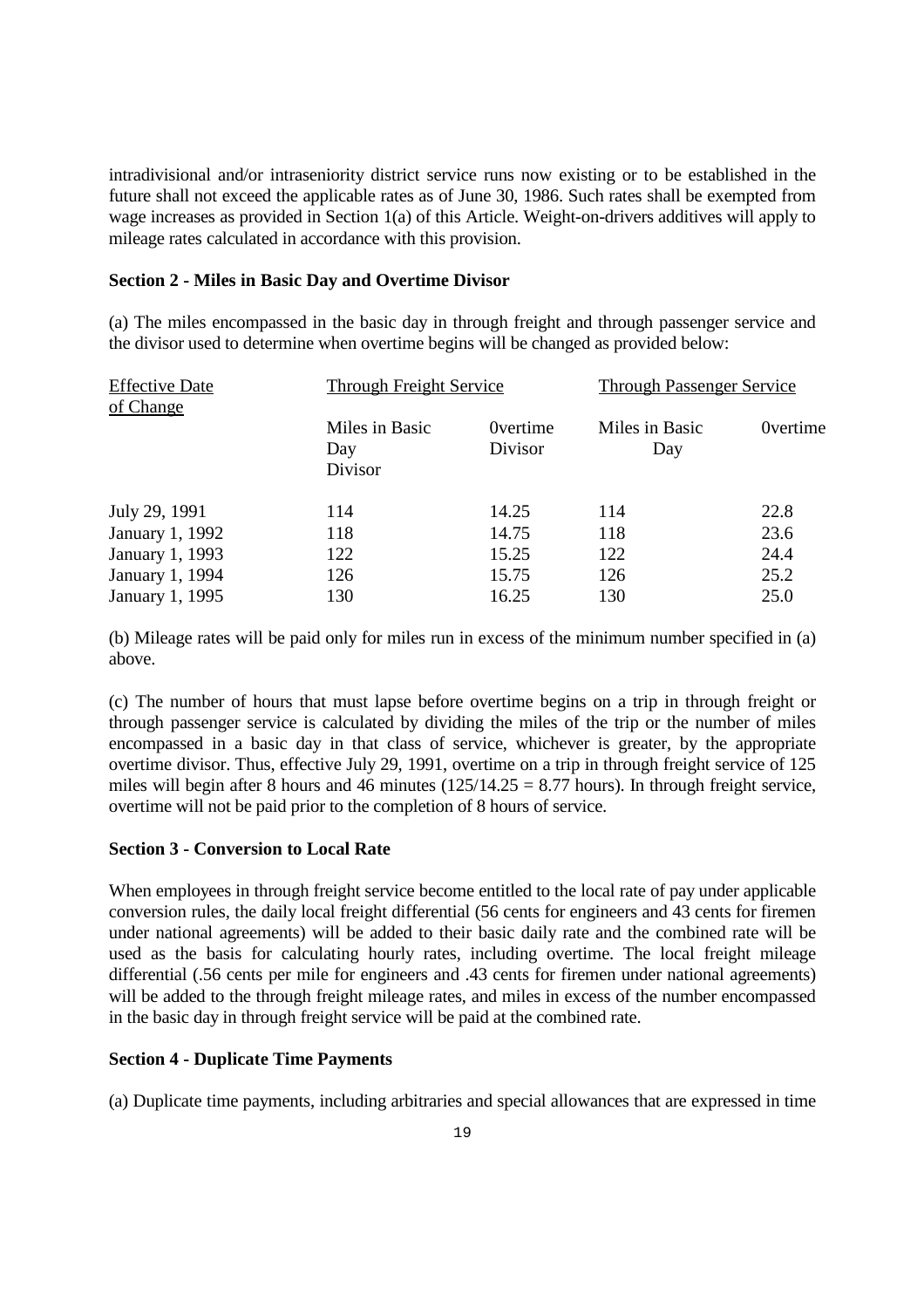or miles or fixed amounts of money, shall not apply to employees whose seniority in engine or train service is established on or after November 1, l985.

(b) Duplicate time payments, including arbitraries and special allowances that are expressed in time or miles or fixed amounts of money, not previously eliminated, shall not be subject to general, costof-living or other forms of wage increases.

## **Section 5 - Rate Progression - New Hires**

In any class of service or job classification, rates of pay, additives, and other applicable elements of compensation for an employee whose seniority in engine or train service is established on or after November 1, 1985, will be 75 % of the rate for present employees and will increase in increments of 5 percentage points for each year of active service in engine and/or train service until the new employee's rate is equal to that of present employees. A year of active service shall consist of a period of 365 calendar days in which the employee performs a total of 80 or more tours of duty.

# **ARTICLE V - SPECIAL PAY DIFFERENTIAL**

## **Section 1 - Payment**

(a) Effective July 29, 1991, a differential of \$12.00 per basic day in freight and yard service, and 12 cents per mile for miles in excess of the number of miles encompassed in the basic day in freight service, will be payable to eligible engineers working assignments without a fireman provided the conditions described below are met.

(b) Effective January 1, 1995, such differential will be increased to \$15.00 per basic day, and to 15 cents per mile for miles in excess of the number of miles encompassed in the basic day.

## **Section 2 - Conditions**

(a) Under the applicable agreement governing the consist of train crews:

(i) a member of the train crew is entitled to receive a productivity fund payment, or per-trip payment in lieu thereof, and

(ii) the carrier is required to make a productivity fund payment for that trip or tour of duty.

(b) The engineer must have:

(i) an engineer's seniority date no later than the date that determines eligibility for "protected employees" receiving productivity fund payments in that territory, or

(ii) been a 'protected employee' under a crew consist agreement, and was subsequently promoted to engineer on the same railroad.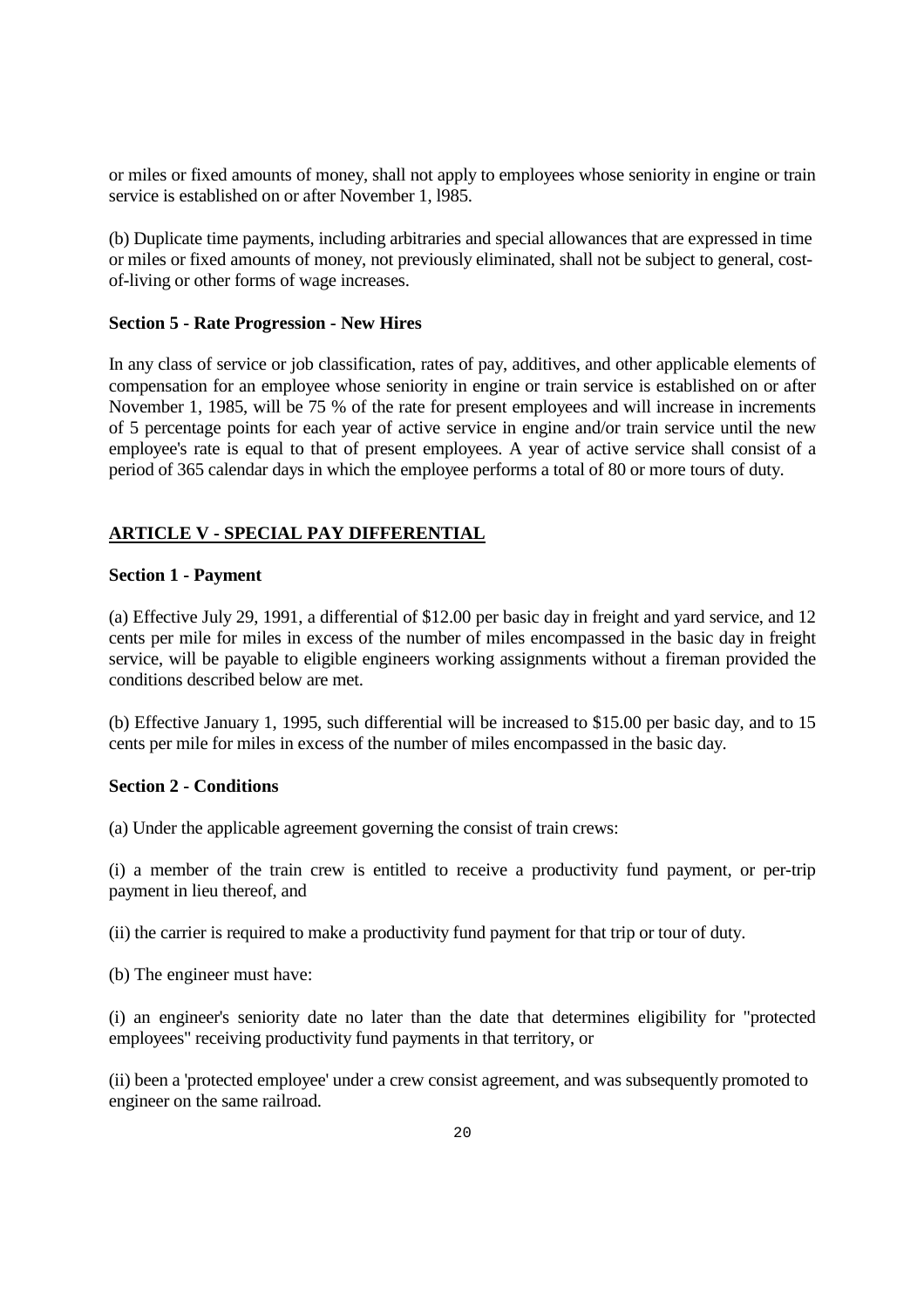(c) This Article is not app1icable on a carrier that has an agreement with the organization adjusting the compensation of engineers in response to the change in compensation relationships between engineers and other members of the crew brought about by crew consist agreements unless the appropriate BLE General Chairman elects to adopt this Article in lieu of the pay adjustments (including personal leave days) provided in such agreement. Such election must be exercised on or before December 20, 1991. If such election is made, the provisions of this Article will become effective on that property on January 1, 1992, however, such local agreements concerning matters other than pay adjustments shall be retained.

#### **ARTICLE VI - EXCLUSIVE REPRESENTATION**

(a) The Brotherhood of Locomotive Engineers shall have the exclusive right to represent all engine service employees (other than those who are represented exclusively by another labor organization) in company-level grievance, claim and disciplinary proceedings on those carriers on which the BLE is the lawfully recognized or certified collective bargaining representative for that craft.

(b) This Article shall become effective ninety (90) days after service of notice on the carrier by the organization's authorized representative(s) unless implemented sooner pursuant to agreement between the parties.

## **ARTICLE VII - EXPENSES AWAY FROM HOME**

Effective November 1, 1991, the meal allowance provided for in Article II, Section 2, of the June 25, 1964 National Agreement, as amended, is increased from \$4.15 to \$5.00. Effective November 1, 1994, such meal allowance shall be increased to \$6.00.

## **ARTICLE VIII - ROAD/YARD WORK**

## **Section 1**

(a) Pursuant to the new road/yard provisions contained in the recommendations of Presidential Emergency Board No. 219, as clarified, a road crew may perform in connection with its own train without additional compensation one move in addition to those permitted by previous agreements at each of the (a) initial terminal, (b) intermediate points, and (c) final terminal. Each of the moves those previously allowed plus the new ones - may be any one of those prescribed by the Presidential Emergency Board: pick-ups, set-outs, getting or leaving the train on multiple tracks, interchanging with foreign railroads, transferring cars within a switching limit, and spotting and pulling cars at industries.

(b) The switching allowances referred to in Article VIII, Section 1(d) of the May 19, 1986 Award of Arbitration Board No. 458 shall continue with respect to employees whose seniority in engine or train service precedes May 19, 1986 and such allowances are not subject to general or other wage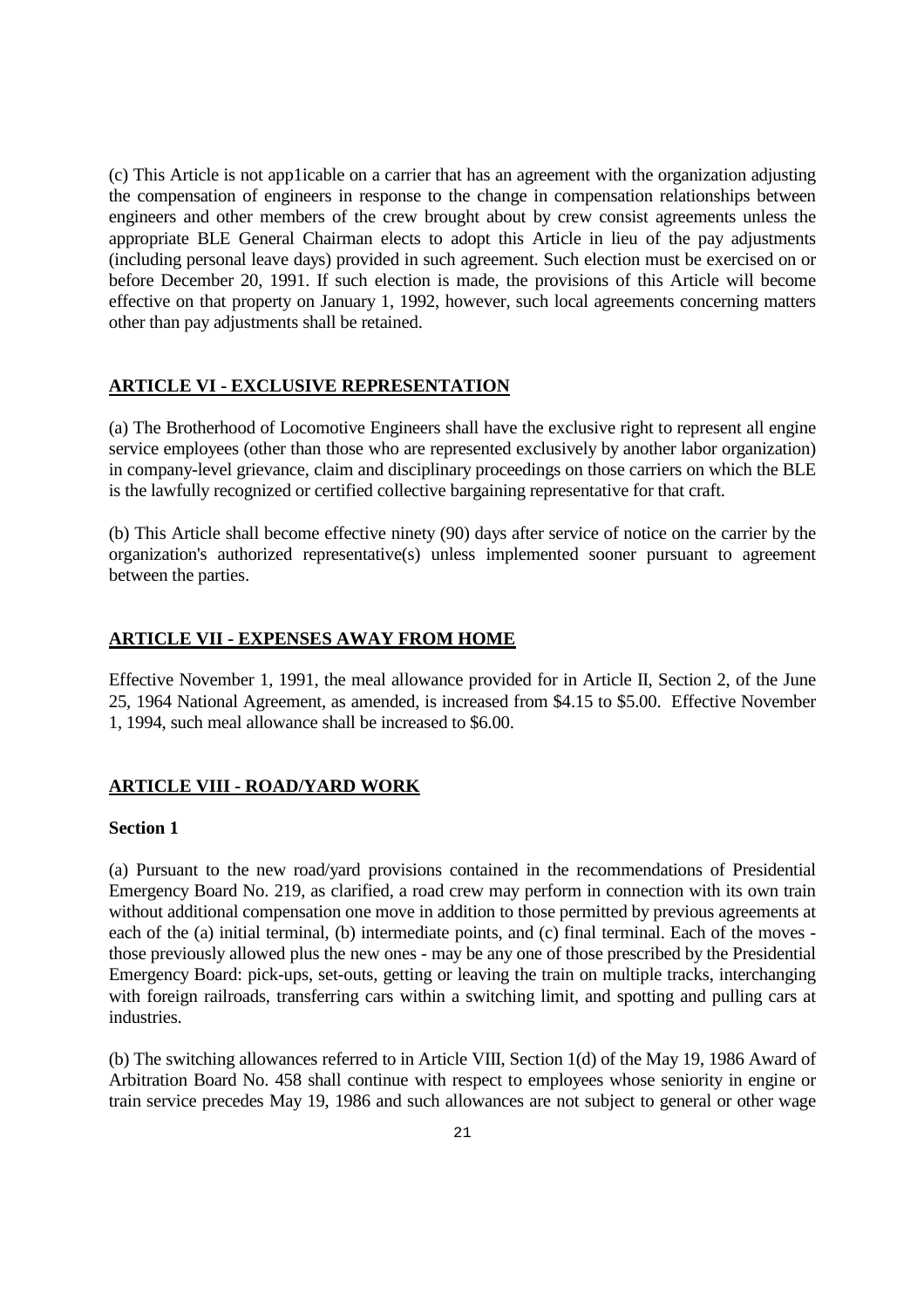increases.

(c) The crew of an over-the-road solid run-through train may perform one move as prescribed, in addition to delivering and/or receiving their train in interchange.

## **Section 2 - Protection**

(a) Employees adversely affected by the provisions of Section 1 of this Article shall receive the protection afforded by Article I (except Section 4) of the New York Dock Protective Conditions (Appendix III, F.D. 28250).

(b) Where employees of terminal companies are affected by the additional relief granted carriers by the provisions of Section 1 of this Article, rosters shall be topped and bottomed on the appropriate roster of each owning line, maintaining prior rights. The carrier and employee representatives shall agree upon a method to top and bottom rosters, as provided above, to protect the seniority interests of affected terminal company employees.

# **ARTICLE IX - SPECIAL RELIEF CUSTOMER SERVICE - YARD CREWS**

(a) When an individual carrier can show a bona fide need to obtain or retain a customer by servicing that shipper outside of the existing work rules related to starting times and yard limits for yard crews, such service may be instituted on an experimental basis for a six-month period.

(b) Prior to implementing such service, the carrier will extend at least 14 days' advance written notice to the General Chairman of the employees involved. The notice will include an explanation of the bona fide need to provide the service, a description of the service, and a listing of the work rules related to starting times and yard limits for yard crews which are at variance with existing agreements.

(c) A Joint Committee, comprised of an equal number of carrier representatives and organization representatives, shall be constituted to determine whether a bona fide need exists to provide the service. If the Joint Committee has not made its determination by the end of the 14-day advance notice period referenced in Paragraph (b), it shall be deemed to be deadlocked, and the service will be allowed on an experimental basis for a six-month period. If, after the six months have expired, the organization members of the Joint Committee continue to object, the matter shall be referred to arbitration.

(d) If the parties are unable to agree upon an arbitrator within seven days of the date of the request for arbitration, either party may request the National Mediation Board to appoint an arbitrator. The fees and expenses of the arbitrator will be shared equally by the parties.

(e) The determination of the arbitrator shall be limited to whether the carrier has shown a bona fide need to provide the service requested or can provide the service without a special exception to the existing work rules related to starting times and yard limits for yard crews being made at a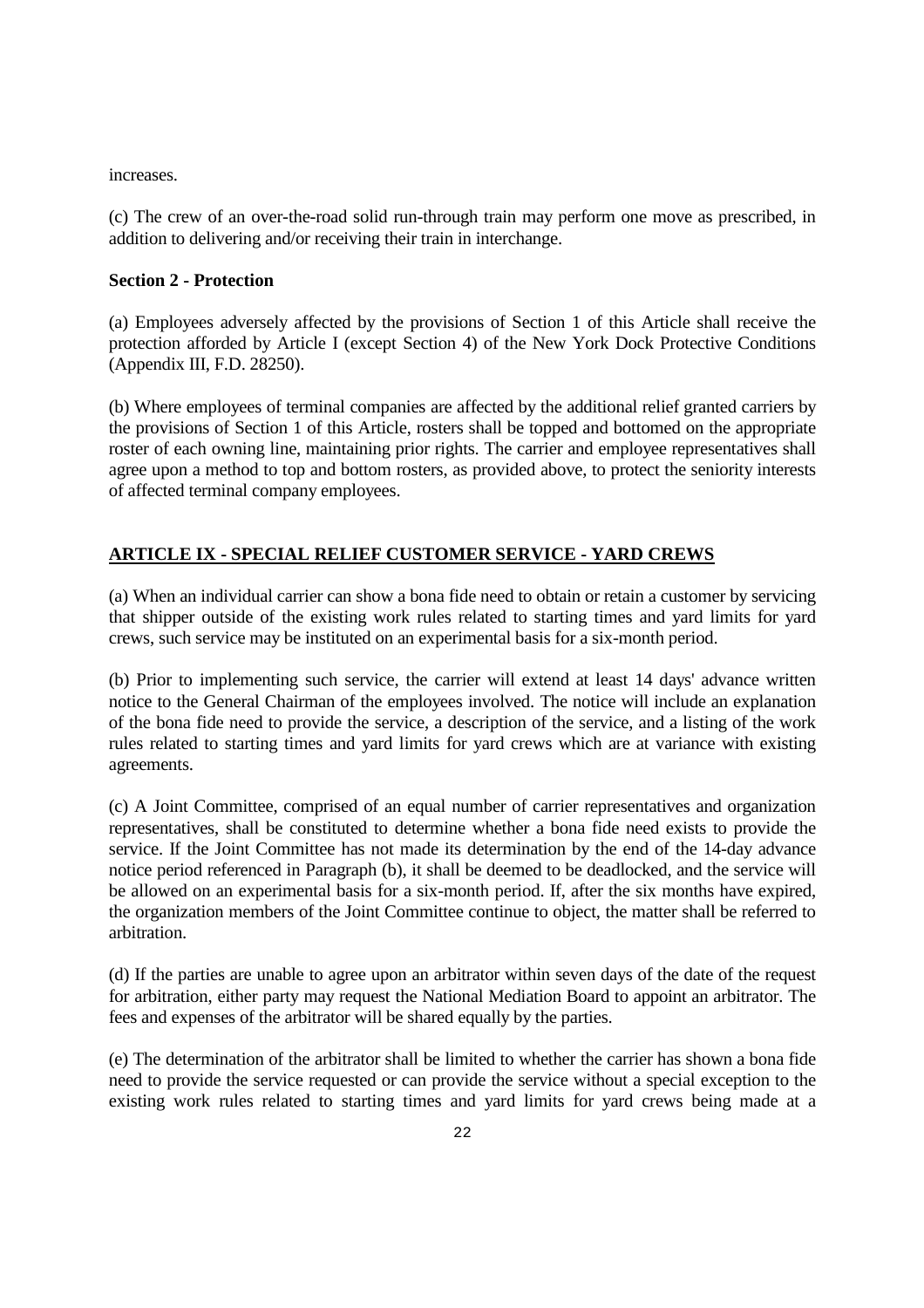comparable cost to the carrier.

Nothing in this Article is intended to restrict any of the existing rights of a carrier.

This Article shall become effective November 17, 1991 except on such carriers as may elect to preserve existing rules or practices and so notify the authorized employee representatives on or before such date.

## **ARTICLE X - INTERDIVISIONAL SERVICE**

Article IX - Interdivisional Service of the May 19, 1986 Award of Arbitration Board No. 458, is amended as follows:

Section 4(b) of Article IX is renumbered Section 4(c) and a new Section 4(b) is hereby adopted:

(b) The carrier and the organization mutually commit themselves to the expedited processing of negotiations concerning interdivisional runs, including those involving running through home terminals, and mutually commit themselves to request the prompt appointment by the National Mediation Board of an arbitrator when agreement cannot be reached.

## **ARTICLE XI - GENERAL PROVISIONS**

## **Section 1 - Court Approval**

This Implementing Document is subject to approval of the courts with respect to participating carriers in the hands of receivers or trustees.

## **Section 2 - Effect of this Implementing Document**

(a) The purpose of this Implementing Document is to fix the general level of compensation during the period of the Implementing Document and is in settlement of the dispute growing out of the notices served upon the carriers listed in Exhibit A by the organization signatory hereto dated on or about January 17, 1984 and June 1, 1988, and the notices served on or about January 23, 1984 and October 7, 1988 by the carriers.

(b) This Implementing Document shall be construed as a separate implementing document by and on behalf of each of said carriers and their employees represented by the organization signatory hereto, and shall remain in effect through December 31, 1994 and thereafter until changed or modified in accordance with the provisions of the Railway Labor Act, as amended.

(c) The parties to this Implementing Document shall not serve nor progress prior to November 1, 1994 (not to become effective before January 1, 1995) any notice or proposal for changing any matter contained in: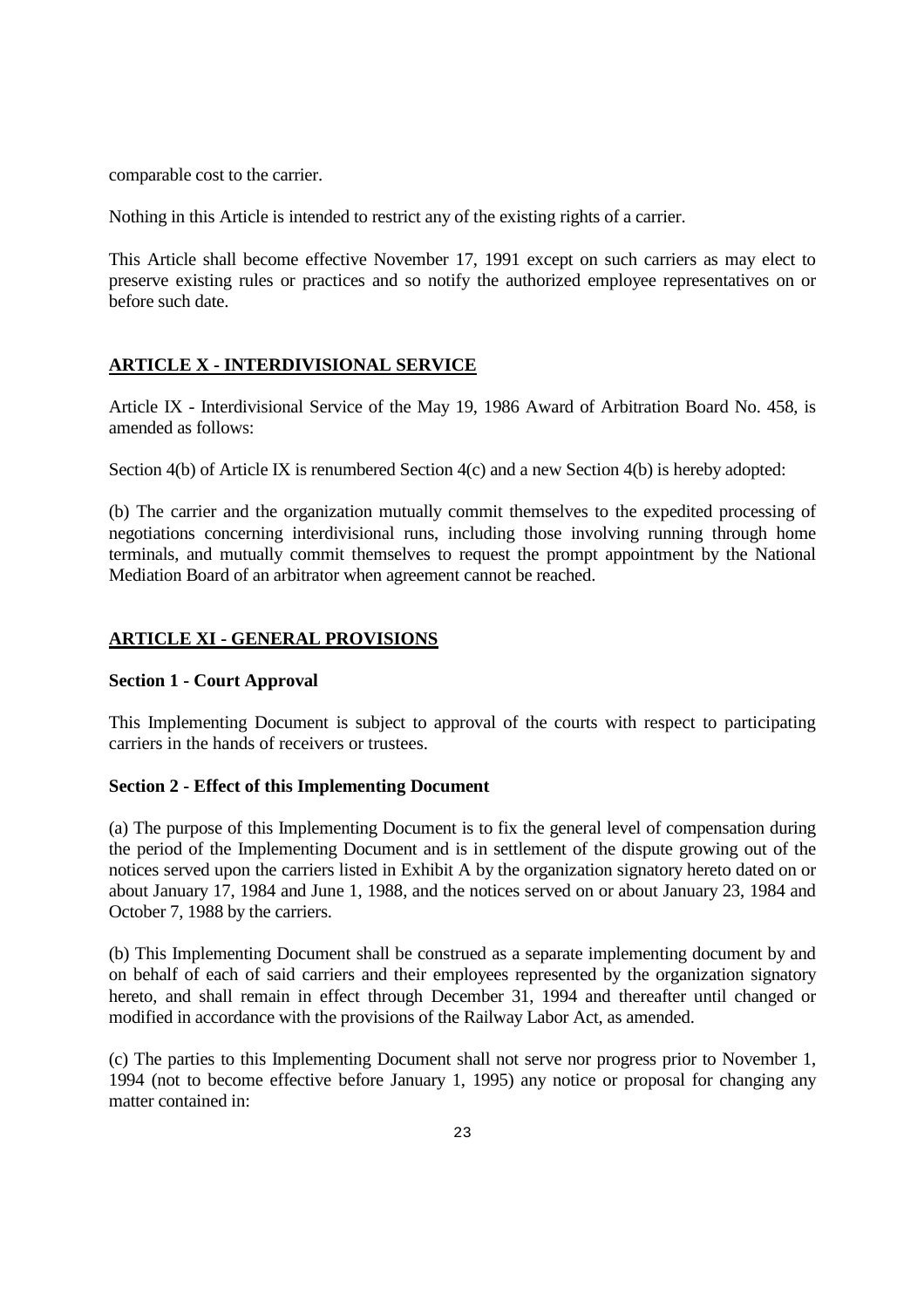(1) this Implementing Document,

(2) the proposals of the parties identified in Section 2(a) of this Article, and

(3) Section 2(c)(3) of Article VIII of the Agreement of March 6, 1975, and any pending notices which propose such matters are hereby withdrawn.

(d) No party to this Implementing Document shall serve or progress, prior to November 1, 1994 (not to become effective before January 1, 1995), any notice or proposal which might properly have been served when the last moratorium ended on July 1, 1988.

(e) This Article will not bar management and committees on individual railroads from agreeing upon any subject of mutual interest.

Signed at Washington, D.C., this 29th day of July, 1991.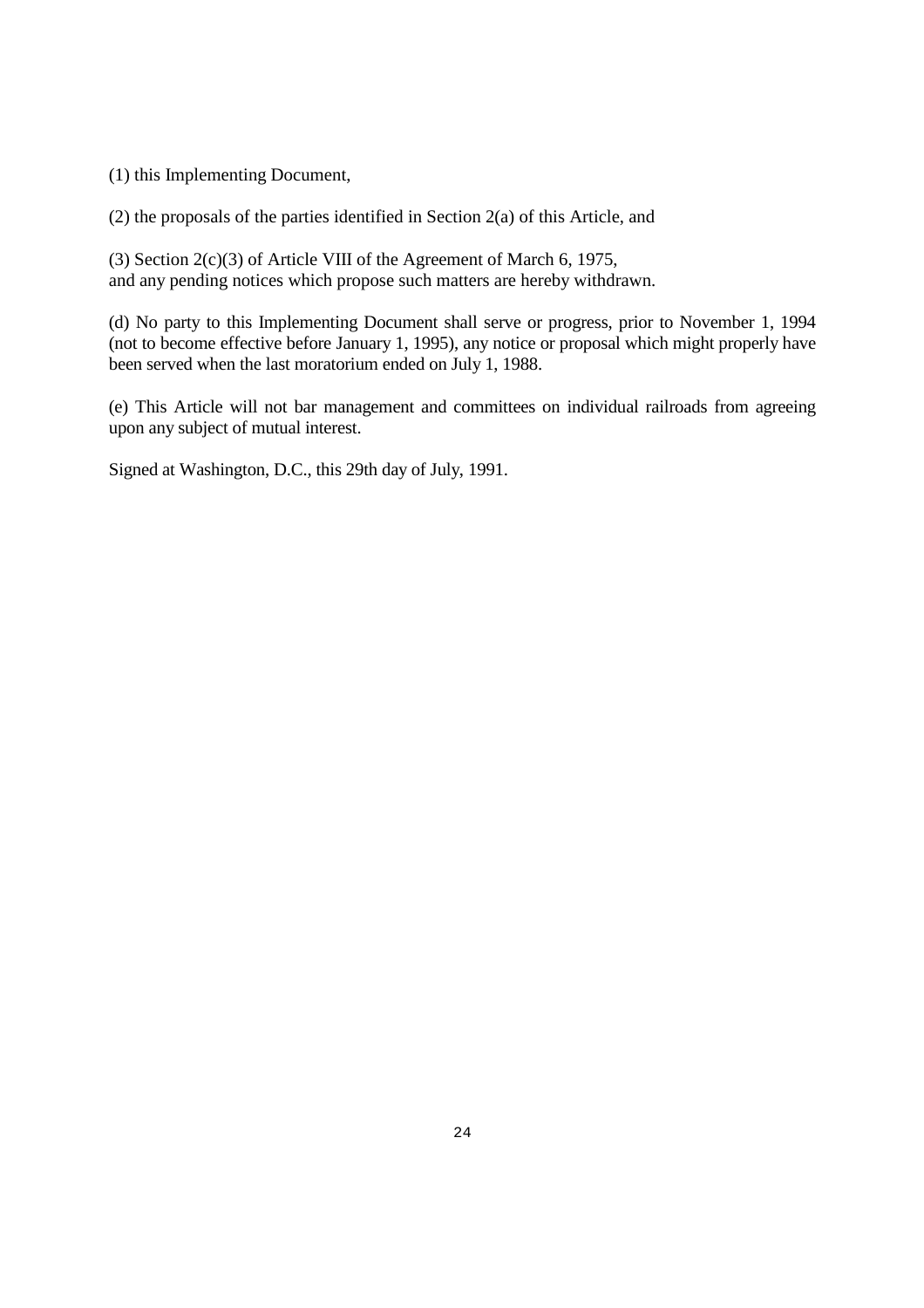# **SIDE LETTERS TO PEB 219 IMPLEMENTING AGREEMENT**

## **Letter #1**

This refers to the S2.000 lump sum payment provided for in Article I, Section 1 of this Implementing Document.

In the case of an employee who was recalled from reserve status and performed active military service during 1990 as a result of the Persian Gulf crisis, such employee will be credited with 5 days of compensated service for each week of such military service for purposes of calculating eligibility for the lump sum amount provided he would otherwise have been in active service for the carrier.

Letter #2

This refers to the Lump Sum Payment provided for in Article I, Section 1 of this Implementing Document.

This confirms our understanding that days during the year 1990 for which employees in a furloughed status received compensation pursuant to guarantees in protective agreements or arrangements shall be included in determining qualifications for the Lump Sum Payment.

Letter #3

This refers to the increase in wages provided for in Section 2 of Article I of this Implementing Document.

It is understood that the retroactive portion of that wage increase will be paid within 60 days from the effective date of this Implementing Document. It is further understood that it shall be applied only to employees who have continued their employment relationship up to the date of this Implementing Document or who have retired or died subsequent to July 1, 1991.

Letter #4

This refers to the Lump Sum Payments provided in Articles I and II of this Implementing Document.

All of the lump sum payments provided for in Article II are based in part on the number of straight time hours paid for that are credited to an employee for a particular period. However, the number of straight time hours so credited does not include any such hours reported to the ICC as constructive allowances except vacations, holidays, paid sick leave and guarantees in protective agreements or arrangements.

The inclusion of the term "guarantees in protective agreements or arrangements" in Article II means that an employee receiving such a guarantee will have included in the straight time hours used in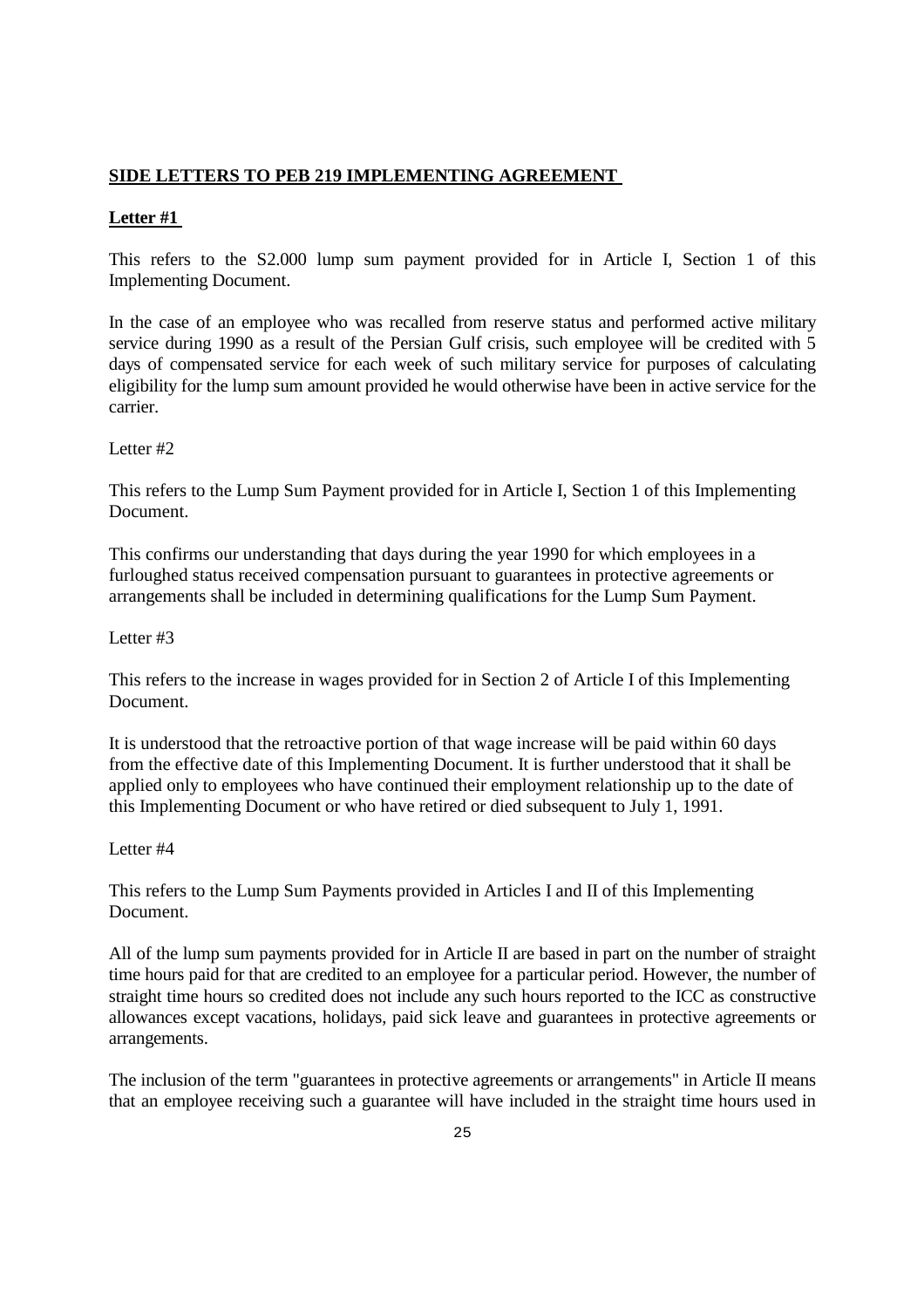calculating his lump sum payments under this Article all such hours paid for under any protective agreement or allowance provided, however, that in order to receive credit for such hours an employee must not be voluntarily absent from work, meaning that hours are not counted if an employee does not accept calls to report for work.

It is understood that any lump sum payment provided in Articles I and II will not be used to offset, construct or increase guarantees in protective agreements or arrangements.

Letter #5

This refers to the lump sum payments provided for in Article II of this Implementing Document.

Sections 1 to 4, inclusive, of Part A of Article II - Cost-of-Living Payments are structured so as to provide lump sum payments that are essentially based on the number of straight time hours credited to an employee during a specified 12-month base period. Section 8 provides that all of these lump sum payments are payable to an employee who has an employment relationship as of the dates such payments are made or has retired or died subsequent to the beginning of the applicable base period used to determine the amount of such payment. Thus, for example, under Section 1 of Part A of Article II, except for an employee who has retired or died, the agreement requires that an employee have an employment relationship as of July 1, 1992 in order to receive a lump sum payment which will be based essentially on the number of straight time hours credited to such employee during a period running from April 1, 1991 through March 31, 1992.

The intervals between the close of the measurement periods and the actual payments established in the 1985-86 National Agreements were in large part a convenience to the carriers in order that there be adequate time to make the necessary calculations.

In recognition of this, we again confirm the understanding that an individual having an employment relationship with a carrier on the last day of a particular measurement period will not be disqualified from receiving the lump sum (or portion thereof) provided for in the event his employment relationship is terminated following the last day of the measurement period but prior to the payment due date.

## **Letter #6**

This confirms our discussions with respect to the calculations of straight time hours in connection with the lump sum payments provided for in Article II of this Implementing Document.

It is understood that the straight time equivalent number of hours paid for at the overtime rate of pay for employees engaged in yard service or on runs the miles of which are not in excess of the number of miles encompassed in the basic day shall be included in such calculations.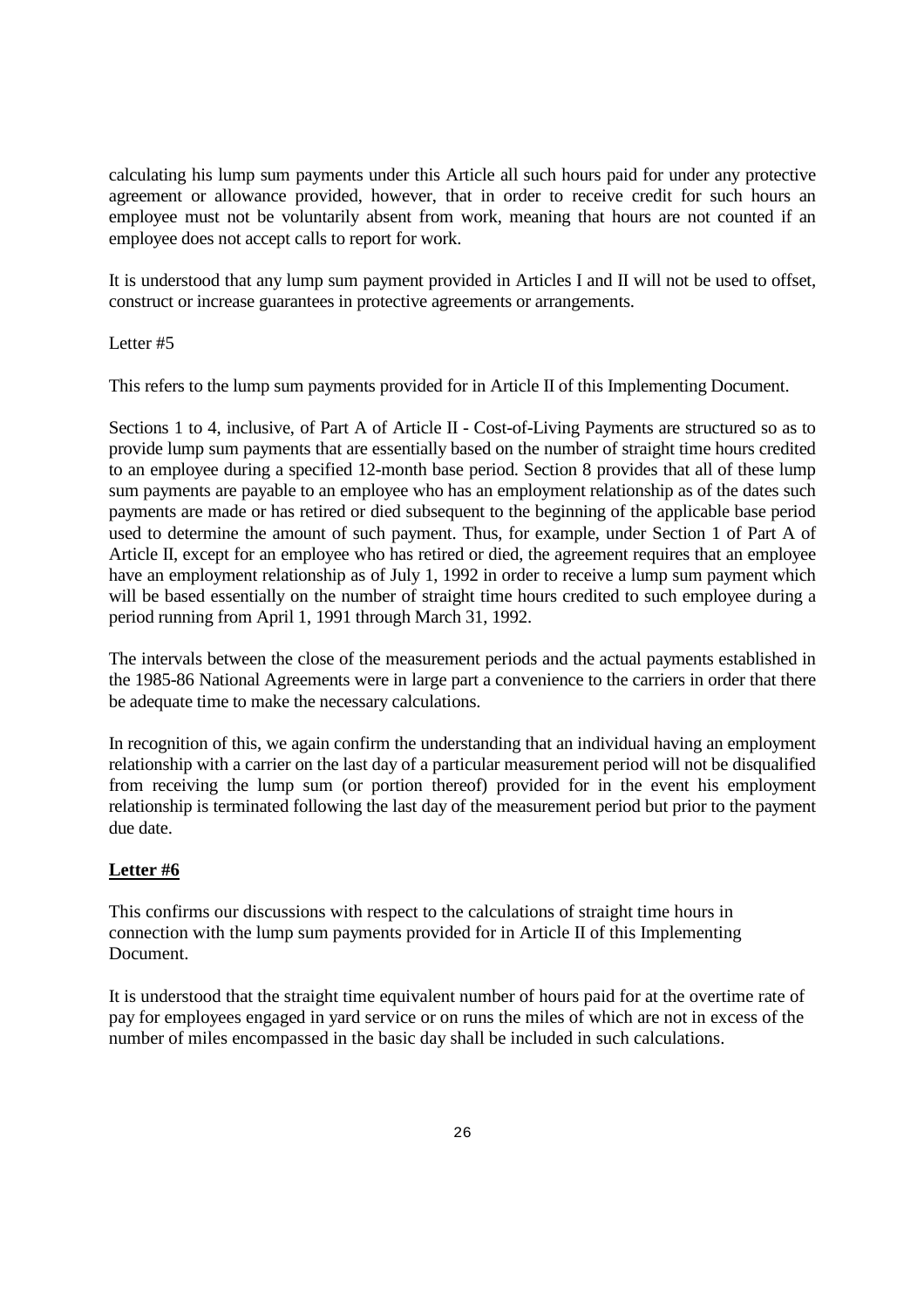## **Letter #7**

This refers to Article III Part A of this Implementing Document dealing with the Railroad Employees National Health and Welfare Plan (the "Plan"), and in particular to one facet of the arrangements for funding the benefits provided for under the Plan.

It is understood that, insofar as carriers represented by the National Carriers' Conference Committee in connection with health and welfare matters but not in connection with wages and cost-of-living adjustments are concerned, the cost-of-living adjustments for 1992 and thereafter that may have already been agreed to by such carriers, or that may be agreed to in the future, shall be adjusted unless the agreement involved, reached on an individual property basis, provides as a part of the wage settlement that the employees covered by it shall not share in any year-to-year increases in Plan costs- so that the employees covered by such agreements shall receive cost-of-living adjustments that are less (than they would otherwise receive) by an amount equal to the lesser of (i) onequarter of the year-to-year increases in the carriers' payment rate for the foreign-to-occupation portion of health benefits under the Plan as defined in the Agreement referred to in the first paragraph of this letter and (ii) one-half of the amount, pro-rated where appropriate, they would otherwise receive.

If the parties involved are unable to reach agreement on the specific manner of making the adjustments, or on any other terms and conditions regarding the adjustments, it is understood that such dispute shall be submitted, upon the written notice by either party, to arbitration by a neutral arbitrator within thirty (30) days after such notice is transmitted by one party to the other. Should the parties involved fail to agree on selection of a neutral arbitrator within five (5) calendar days from the date the dispute is submitted to arbitration, either party may request the National Mediation Board to supply a list of at least five (5) potential arbitrators, from which the parties shall choose the arbitrator by alternatively striking names from the list.

Neither party shall oppose or make any objection to the NMB concerning a request for such a panel. The fees and expenses of the neutral arbitrator should be borne equally by the parties, and all other expenses should be paid for by the party incurring them. The arbitrator shall conduct a hearing within thirty (30) calendar days from the date on which the dispute is assigned to him or her. Each party shall deliver all statements of fact, supporting evidence and other relevant information in writing to the arbitrator and to the other party, no later than five (5) working days prior to the date of the hearing. The arbitrator shall not accept oral testimony at the hearing, and no transcript of the hearing shall be made.

Each party, however, may present oral arguments at the hearing through its counsel or other designated representative. The arbitrator must render a written decision, which shall be final and binding, within thirty (30) calendar days from the date of the hearing.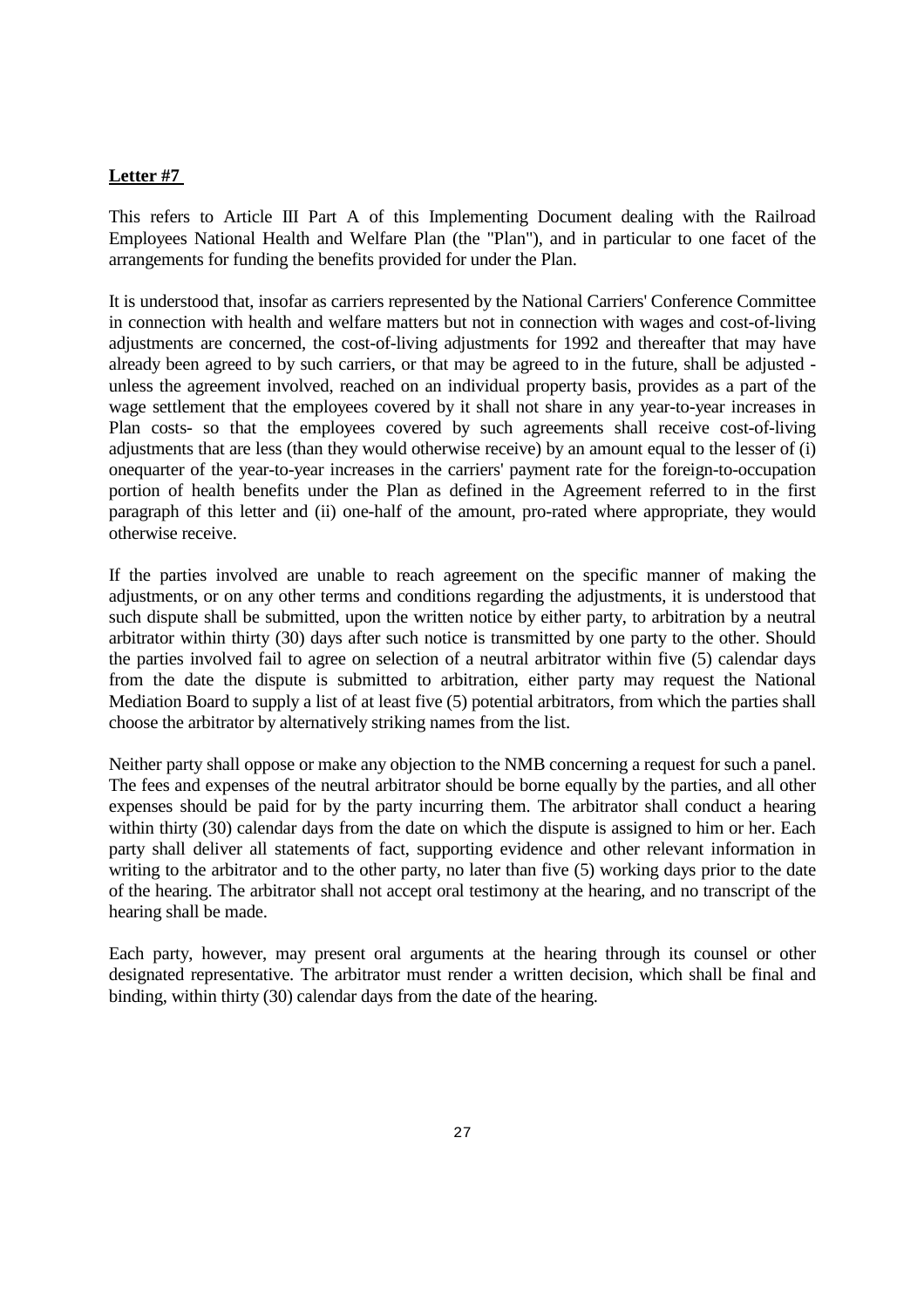# **Letter #8**

This confirms our understanding concerning the manner in which Article V - Special Pay Differential will be applied.

We agreed that prior to November 1, 1994, the special pay differential will continue to be paid to otherwise eligible engineers, notwithstanding the provisions of any agreement any carrier may enter into with the United Transportation Union subsequent to the date of this letter to eliminate productivity funds for crew consist protected trainmen pursuant to a crew consist agreement or to substitute "up-front" allowances in lieu thereof. We further agreed that on and after November 1, 1994, engineers will be eligible for the special pay differential only if they meet the conditions set forth in Article V.

## **Letter #9**

This confirms our discussions with respect to Article VIII - Road/Yard Work of this Implementing 0ccument.

It is understood that, except as modified in Section 1 (c) of Article VIII, such Article does not change, alter or amend existing interpretations regarding over-the-road solid run through train operations.

## **Letter #10**

This confirms our discussion concerning Article IX-Special Relief of this Implementing Document, particularly, the 14 day advance notice provision required before implementing any such special relief service.

We agreed that in most situations there will be ample opportunity, between the time that a special service need arises and when it must be implemented in order to retain or obtain a customer, to meet the 14 day notice requirement. In fact, in situations where practicable the carriers should provide more advance notice in order to enhance the opportunity for agreement with the appropriate General Chairmen.

However, we also recognized that situations may arise where it is impossible to provide 14 days' advance notice without losing or substantially risking the loss of a customer or new business. It was understood that in such a case it is not the intent of Article IX to bar a carrier from pursuing business opportunities. Accordingly, the carrier will furnish as much advance notice as possible in such a situation; observe the remaining provisions of Article IX, and bear the additional burden of proving that a notice period of less than 14 days was necessary.

If, in the opinion of the organization, this relaxed notice exception has been abused, the parties agree to confer and consider methods to eliminate such abuse, including the possibility of elimination of this exception.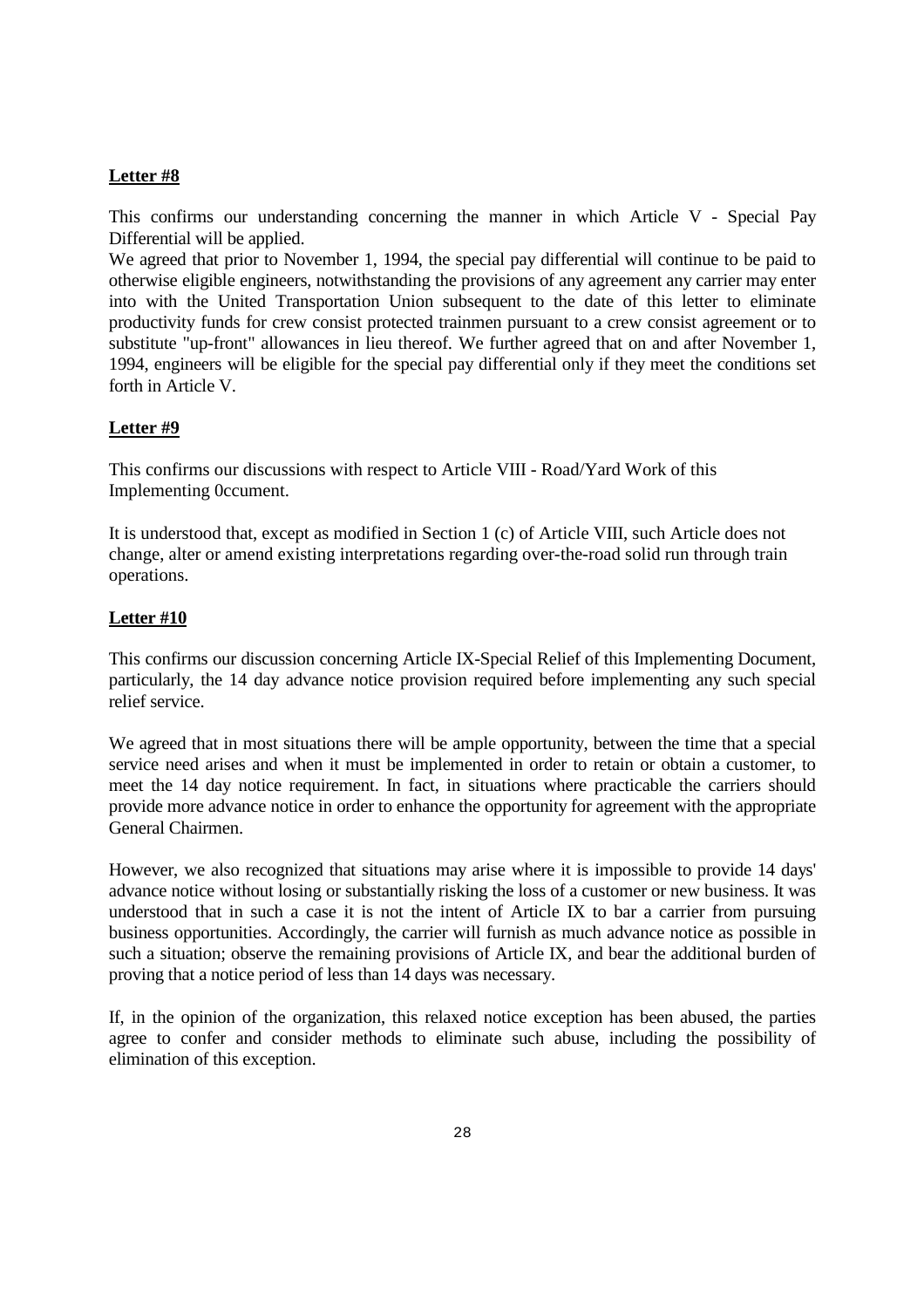# **Letter #11**

This confirms our understanding with respect to his Implementing Document.

The parties exchanged various proposals and drafts antecedent to adoption of the various Articles that appear in this Implementing Document. It is our mutual understanding that none of such antecedent proposals and drafts will be used by any party for any purpose and that the provisions of this Implementing Document will be interpreted and applied as though such proposals and drafts had not been used or exchanged in the negotiation.

## **Illustrative Road/Yard Questions and Answers**

Q1: A road crew at its final terminal delivers cars in interchange and picks up from the same foreign carrier before yarding his train. How many moves are involved?

A: Two, the delivery is one move and the pick up the second.

Q2: A road crew at its initial terminal is required to get its train from three tracks in the same location, where one track would have held the entire pick up. How many moves are involved?

A: One.

Q3: A road crew arrives at its final terminal with four blocks of cars all for foreign carriers. How many deliveries may the road crew make?

A: Three in addition to yarding their train at final terminal.

Q4: What is meant by "multiple tracks"?

A: "Multiple tracks" are more tracks than the minimum number required to hold the cars in question.

Q5: A road crew at its final terminal picks up twenty cars at Yard A, delivers 40 different cars to a foreign carrier then yards its train including the twenty cars picked up at Yard A on multiple tracks in Yard B. How many moves have been made?

A: Three.

Q6: Can a road crew set out in its final terminal and thereafter effect an interchange?

 $A \cdot Y_{PS}$